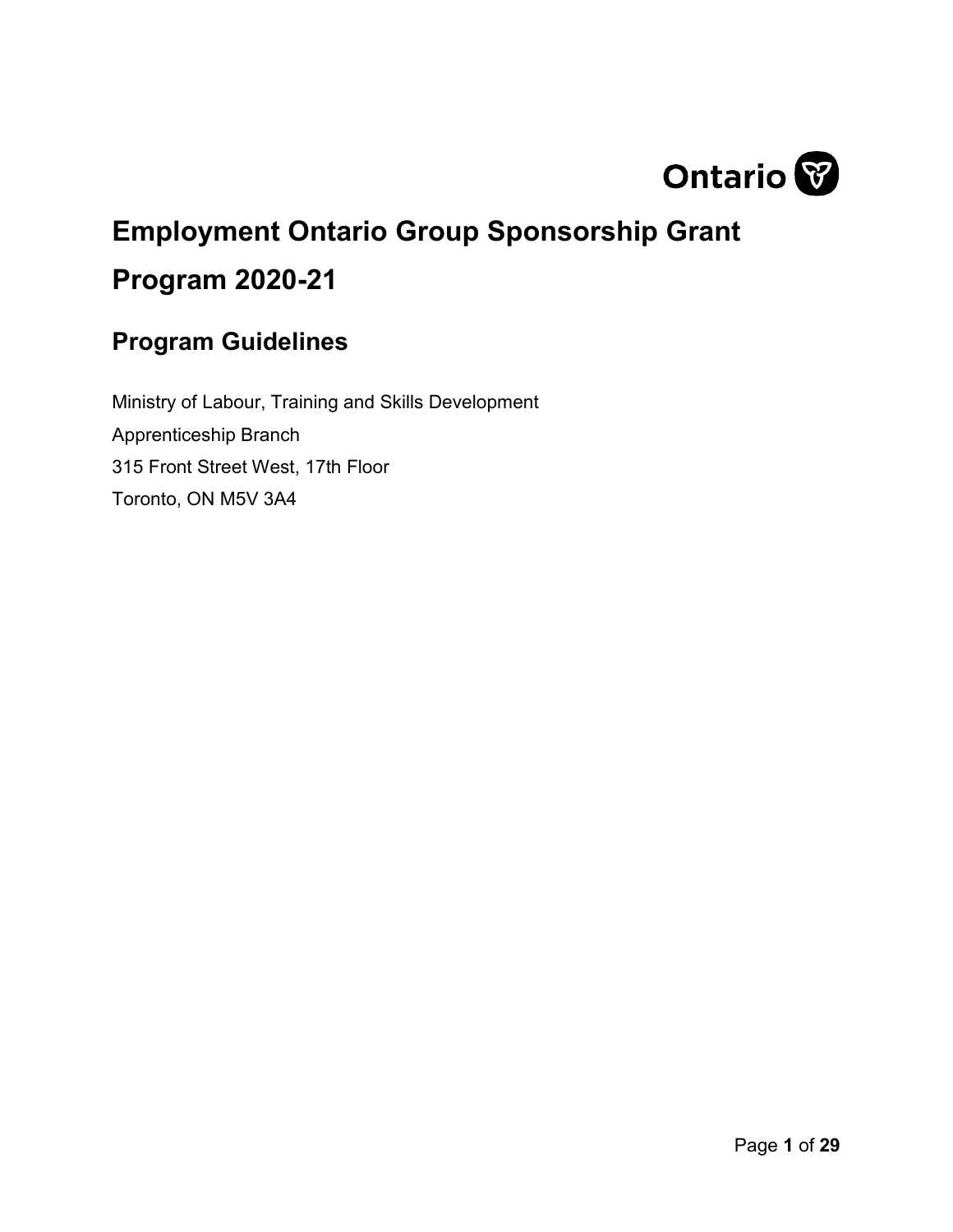# **Table of Contents**  $OBD$

| 1 <sub>1</sub> |                                                         |  |
|----------------|---------------------------------------------------------|--|
|                |                                                         |  |
| 1.2.           |                                                         |  |
| 1.3.           |                                                         |  |
| 1.4.           |                                                         |  |
| 1.5.           |                                                         |  |
|                |                                                         |  |
| 2 <sub>1</sub> |                                                         |  |
|                |                                                         |  |
| 3.             |                                                         |  |
|                |                                                         |  |
|                |                                                         |  |
| 4.             |                                                         |  |
|                |                                                         |  |
| 5 <sub>1</sub> |                                                         |  |
|                |                                                         |  |
| 5.2.           |                                                         |  |
| 5.3.           |                                                         |  |
| 6.             |                                                         |  |
|                |                                                         |  |
| 7.             |                                                         |  |
|                |                                                         |  |
| 8.             |                                                         |  |
| 9.             | Appendix A: Questions for Prospective Group Sponsors 28 |  |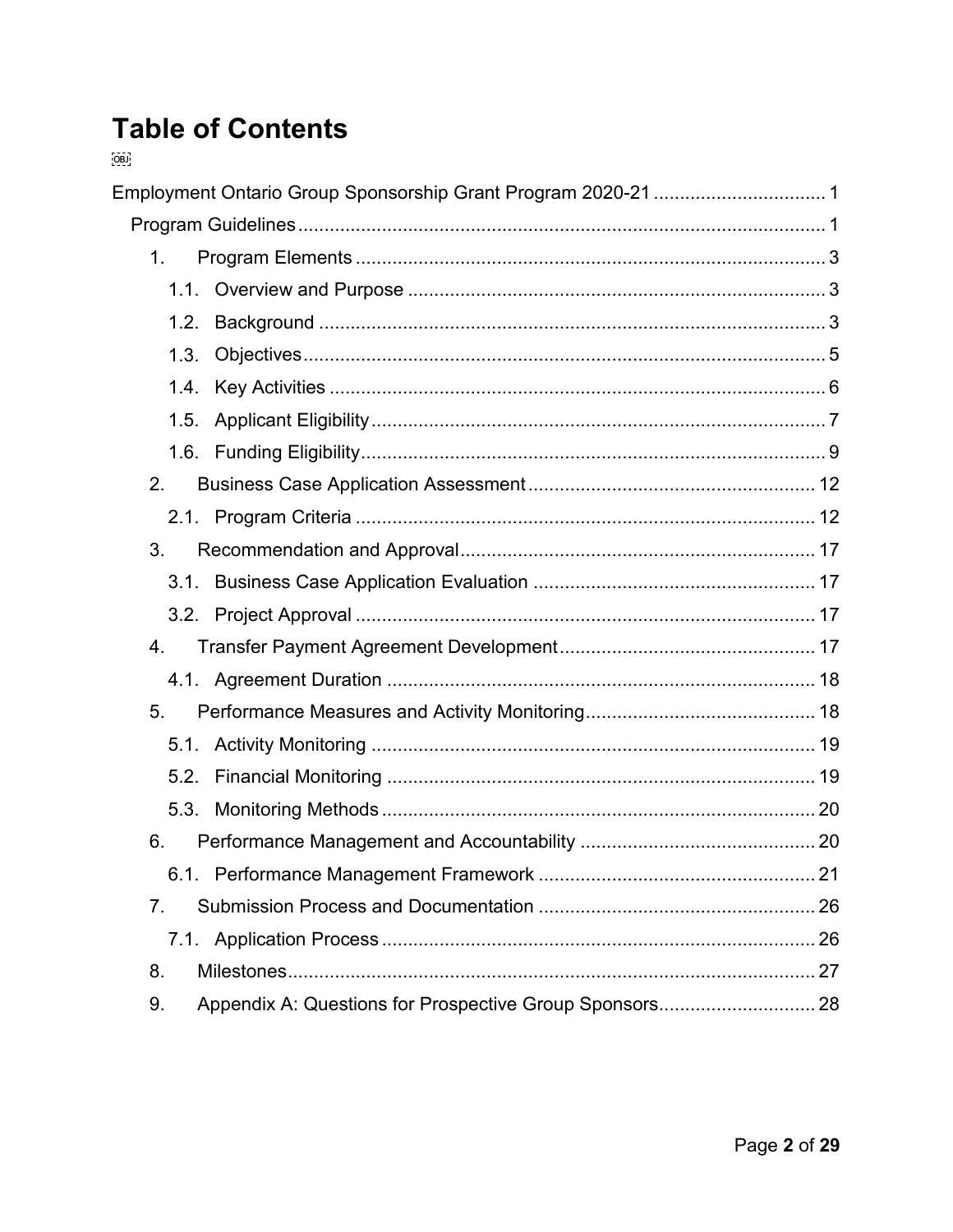## <span id="page-2-0"></span>**1. Program Elements**

#### <span id="page-2-1"></span>**1.1. Overview and Purpose**

As announced in the 2019 Budget, the province is committed to encouraging employer participation in the apprenticeship system through the creation of a new financial incentive program to support employers to come together and train apprentices. The Ministry of Labour, Training and Skills Development ("the ministry") is committing \$20M in 2020-21 to support the launch of the new Group Sponsorship Grant (GSG) program.

The GSG program will support new and existing group sponsor arrangements that foster collaboration, innovation, and inclusion in Ontario's labour market. This financial incentive is intended to address employer and apprentice challenges in Ontario's apprenticeship and skilled trades system through group sponsorship by:

- Encouraging and expanding the use of apprenticeship in group sponsorship among employer-based consortia.
- Increasing the supply of skilled trades workers with additional registered apprentices and journeypersons, including participation from underrepresented groups such as women in non-traditional trades, Indigenous populations, newcomers, and persons with disabilities.
- Better engaging employers into apprenticeship by lowering administrative and/or training expenditures for small-to-medium sized employers, expanding access to readily available talent in the skilled trades, and reducing non-financial employer engagement barriers.
- Improving the quality of training to apprentices by providing wrap-around, multifaceted supports for apprentices with comprehensive on-the-job mentorship, end of training support (e.g. pre-trade exam help provided by the sponsor), and employability services.
- Addressing pandemic-related labour and financial impacts.

#### <span id="page-2-2"></span>**1.2. Background**

#### **Challenges in Apprenticeship and the Skilled Trades**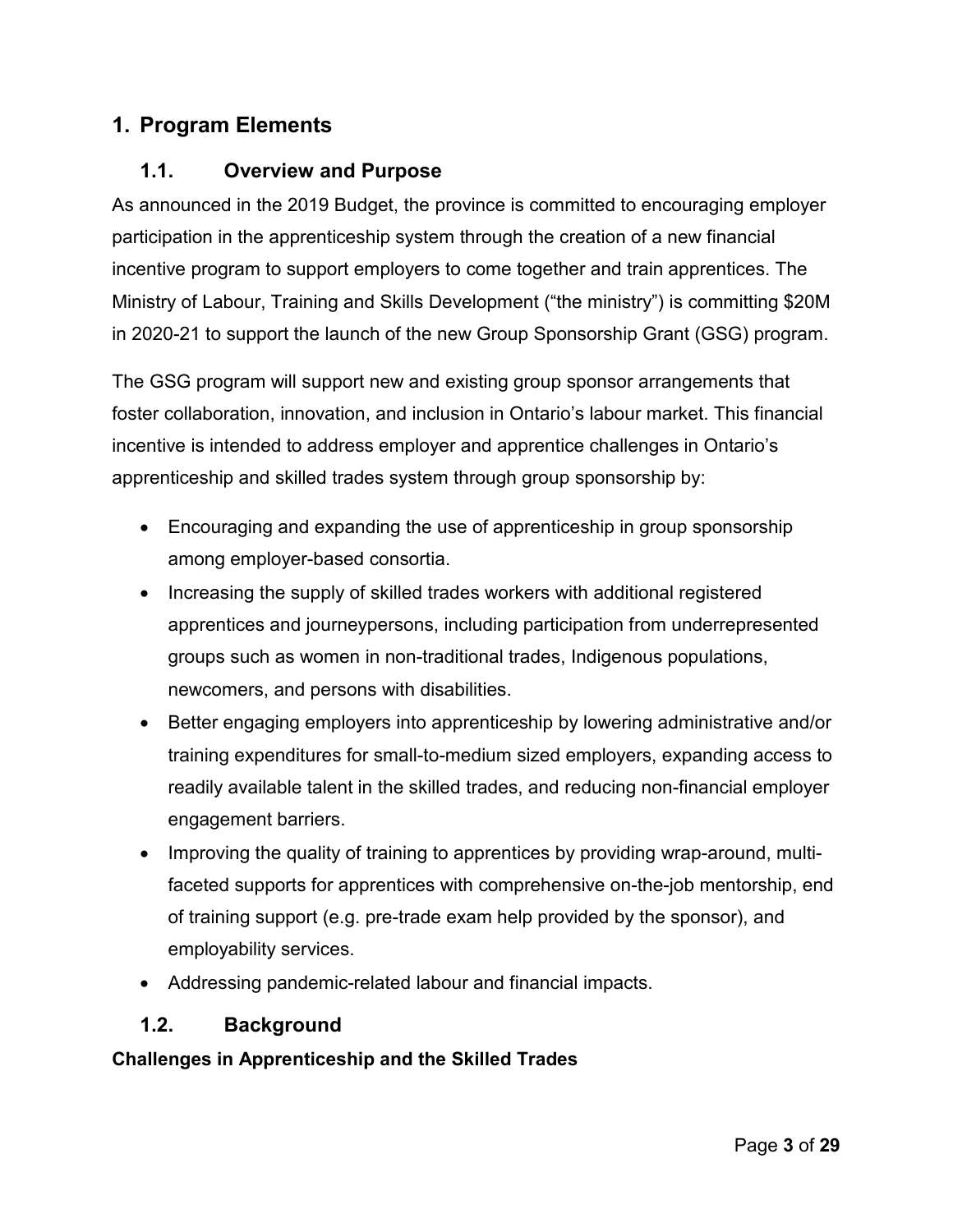Apprentices and small-to-medium sized employers are experiencing challenges in Ontario's apprenticeship and skilled trades system. These challenges include:

- **Administrative burden** for employers associated with taking on new apprentices.
- **Limited employer participation** in the apprenticeship system, resulting in a lack of training opportunities for apprentices.
- **Difficulty training in all aspects of a trade**, which can result in apprentices lacking certain skills and may impede them in passing their certification exams.
- **Pandemic-induced labour and financial impacts** that include reduced business operations that may force employers to layoff apprentices.
- Apprentices also face difficulties finding and registering with an employer if they are laid off during their apprenticeship, especially as a result of shrinking capital spending by small-to-medium sized employers.

#### **Apprenticeship Group Sponsorship**

A sponsor, as defined in the Ontario College of Trades and Apprenticeship Act, 2009 (OCTAA), means a person who has been approved by the ministry to enter into a registered training agreement and ensures that the apprentice is provided with the training required as part of the apprenticeship program as established by the Ontario College of Trades (OCOT). The sponsor need not be the direct provider of training but, as a sponsor, assumes the responsibility of ensuring that the appropriate training has been provided and completed.

A group sponsor is a sponsor comprised of two or more persons (including union or non-union employers) who form a group/consortium whose purpose is to act as a single sponsor to collectively provide training to apprentices with a greater breadth of skills and experience. Those participating in a group sponsorship arrangement share apprenticeship management and training responsibilities.

#### **Common Group Sponsor Functions**

Group sponsors commonly take on the following functions: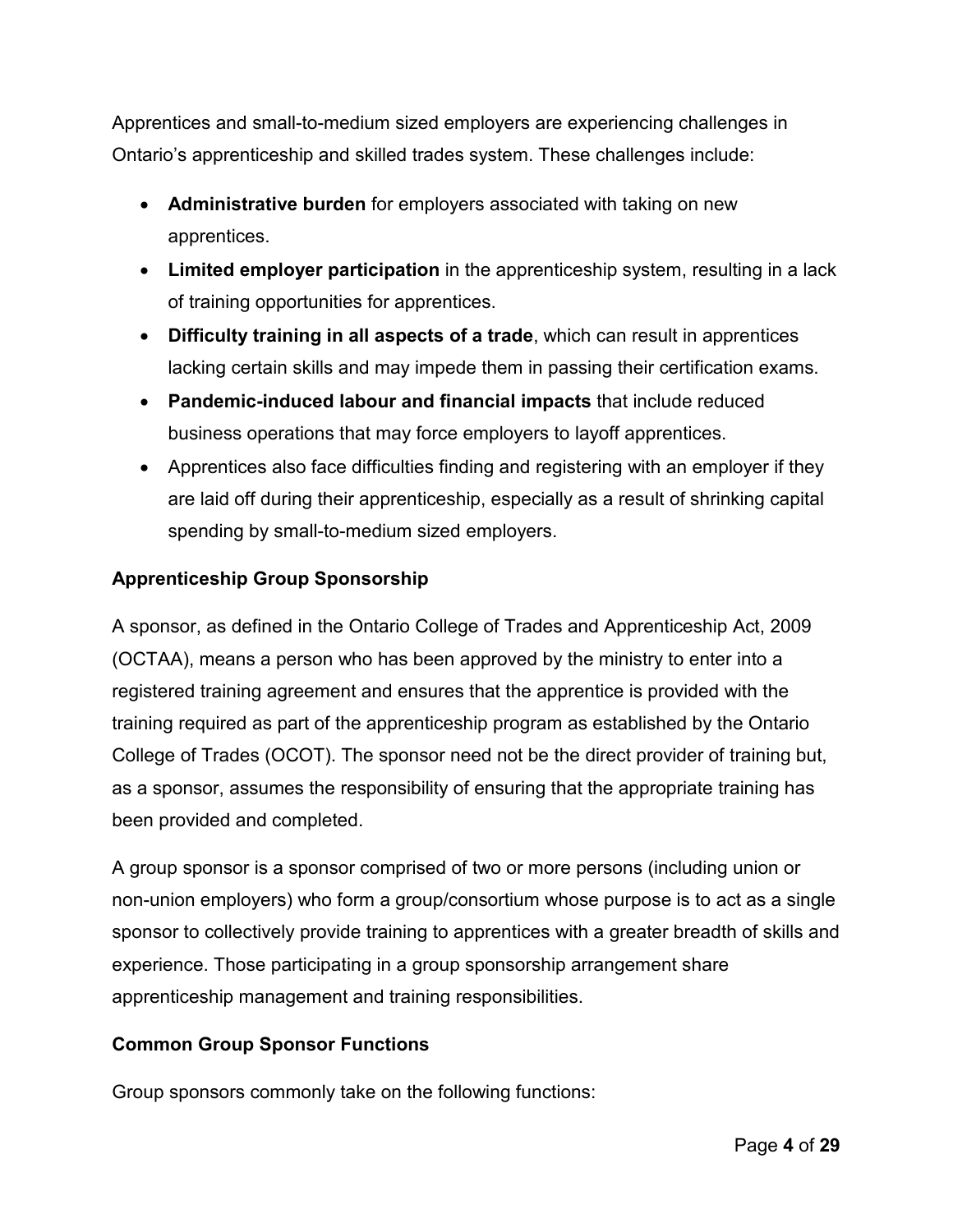- Interview and select prospective apprentices and establish a training network.
- Coordinate and monitor the apprentice's on-the-job workplace training.
- Submit documentation for apprenticeship application, registration of training agreements and completion of the apprenticeship training programs.
- Oversee affiliated employers/organizations who provide apprenticeship training and ensure that they are appropriately delivering apprenticeship training to the apprentice in accordance with OCTAA, its regulations and training standards.
- Ensure that apprentices and affiliated employers/organizations adhere to the terms and conditions of the registered training agreements, including regulated wage rates and journeyperson-to-apprentice ratios as prescribed under OCTAA.
- Support apprentices through the complete apprenticeship cycle including registration, workplace-based and classroom-based training, completion and trade certification.

There are currently 119 active group sponsors in Ontario including:

- Union affiliated, such as Joint Training and Apprenticeship Committees (JTACs), Joint Apprenticeship Committees (JACs), Local Apprenticeship Committees and Employer Associations;
- Trade associations;
- Community-based agencies; and
- Not-for-profit service providers.

Group sponsors in Ontario support approximately 25 percent of all apprentices pursuing a skilled trade. However, nationally, only 19 percent of employers in the skilled trades participate in the apprenticeship program; small-to-medium sized employers find it especially challenging due to administrative requirements and training limitations (e.g., difficulty training in all aspects of a trade).

#### <span id="page-4-0"></span>**1.3. Objectives**

The objectives of the GSG is to:

• **Increase the supply of skilled workers in the apprenticeship system** with additional apprentices and journeypersons, including participation from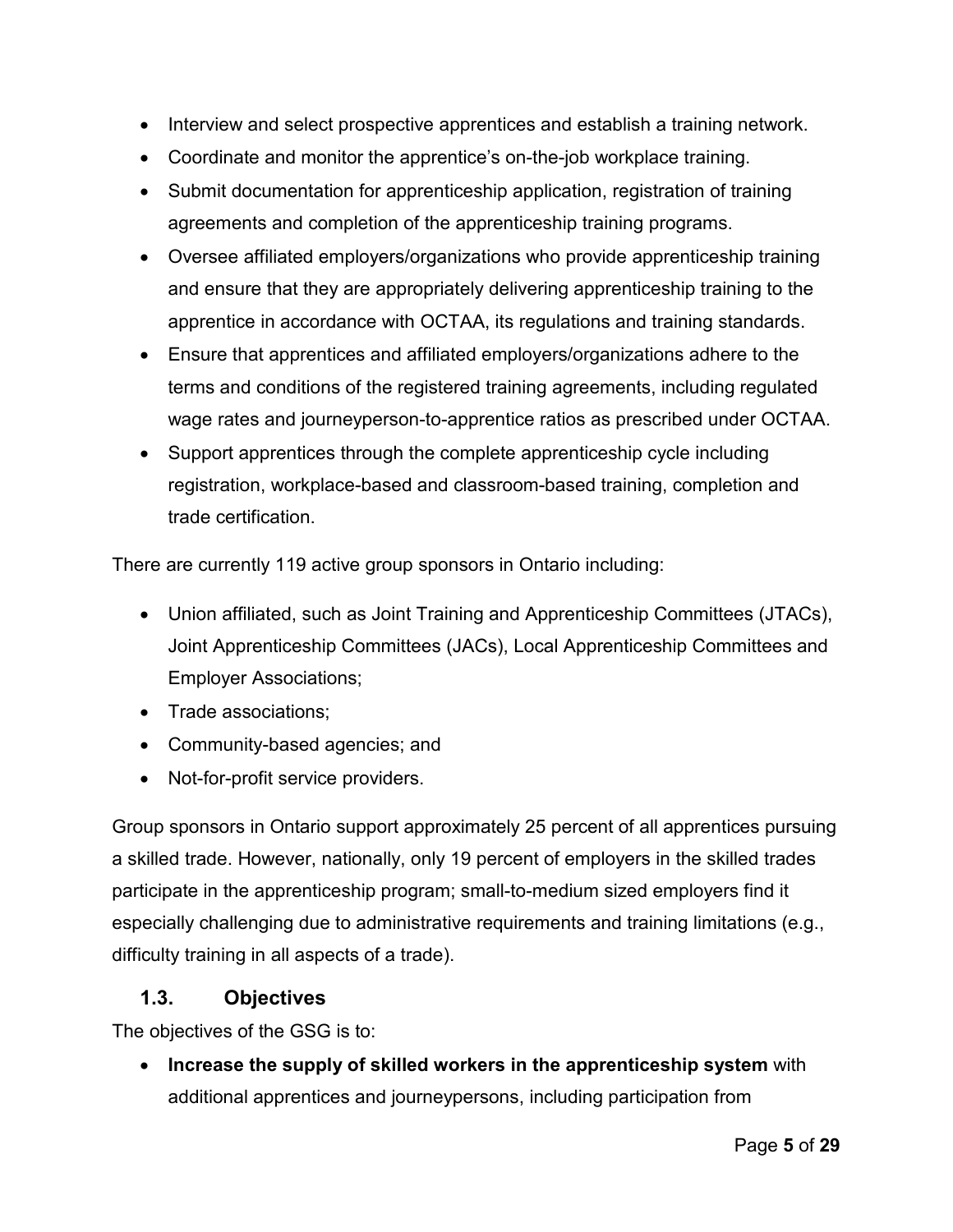underrepresented groups such as women in non-traditional trades, Indigenous populations, newcomers, and persons with disabilities.

- **Encourage and expand** the group sponsorship apprentice training model among employer-based consortia.
- **Better engage employers in apprenticeship** by lowering administrative and/or training expenditures for small-to-medium sized employers, expanding access to readily available talent in the skilled trades, and reducing non-financial employer engagement barriers.
- **Improve the quality of training to apprentices** by providing wrap-around, multi-faceted supports for apprentices through employability services, comprehensive on-the-job mentorship, and end of training support (e.g. pre-trade exam help provided by the sponsor).
- **Support group sponsor activities aimed at revitalizing** small-to-medium sized business and apprenticeship training participation impacted by the COVID-19 pandemic.

## <span id="page-5-0"></span>**1.4. Key Activities**

Applicants are required to include one or more of the following key activities that will be implemented to support their success in **acquiring new apprentices, supporting training progression, and enhancing their group sponsorship network and service**. Projects must consist of key activities that are finite in length and **incremental**  to the applicant's existing or proposed programs and services.

Key activities can continue after the ministry Transfer Payment Agreement (TPA) end date; however, funding is limited to the term of the agreement. The key activities eligible for funding support include:

- 1) Apprentice candidate pre-screening, on-the-job and in-class trades readiness and/or employability and life skills coaching.
- 2) Centralized on-the-job mentoring supports for apprentices.
- 3) Recruitment and retention of apprentices and employees, including those from underrepresented groups, facilitating registration with the ministry.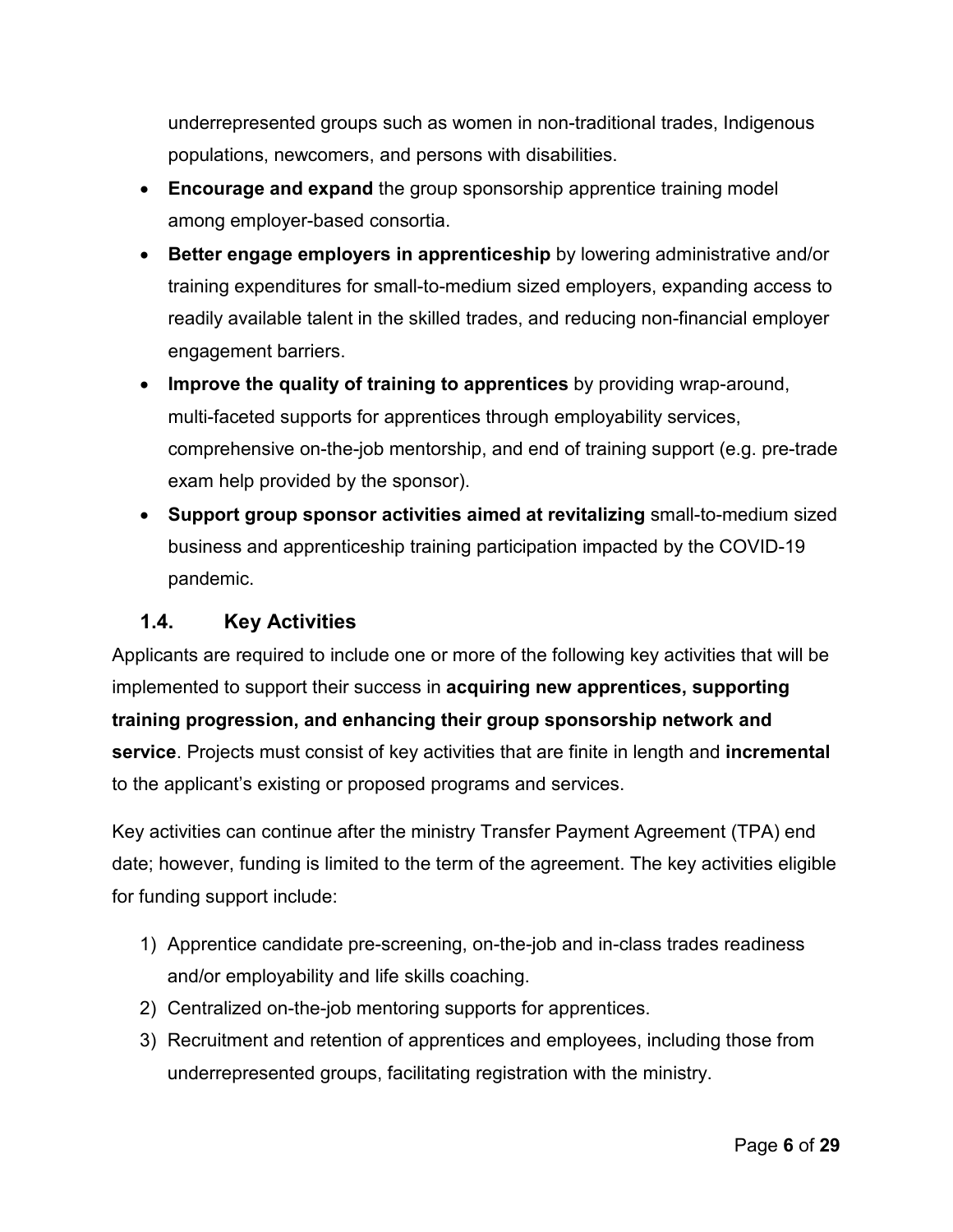- 4) Marketing apprenticeship to small-to-medium sized employers including those in rural and remote communities.
- 5) Training for employers and journeypersons to encourage supportive workplace environments that result in higher completion rates.
- 6) Placement of apprentices with employers based on business needs, available training opportunities and the competency level of apprentices.
- 7) Rotation of apprentices in the group sponsorship model for exposure to all aspects of the trade, hours and skills tracking and additional training as required.
- 8) Apprentice end-of-training supports, including submission of completion documentation, pre-exam assistance and transition to journeyperson status.

Applicants may also identify additional elements that respond to their financial, operational and capacity needs to develop and/or enhance their operations as a group sponsor.

## <span id="page-6-0"></span>**1.5. Applicant Eligibility**

Prospective, new and existing group sponsors of all types, including workforce intermediaries<sup>[1](#page-6-1)</sup>, employer-unions and cooperatives<sup>[2](#page-6-2)</sup> may apply for the GSG program. The following organizations are eligible to be funded as a recipient of the Group Sponsorship Grant program:

- Non-profit organizations (e.g., community development organizations, social enterprises, professional and trade organizations)
- Union affiliated organizations / Training Trust Funds
- For-profit businesses (e.g. private sector firm employers)
- Non-profit organizations or social agencies (e.g. Indigenous organizations, community development organizations, social enterprises, professional and trade organizations)

<span id="page-6-1"></span> $\overline{a}$ <sup>1</sup> A third-party organization that pursues dual participant (i.e., both apprentices and employers) approach, advancing apprenticeship and skilled trades labour market outcomes.

<span id="page-6-2"></span><sup>&</sup>lt;sup>2</sup> See Supplementary Fact Sheet on group sponsorship types in Ontario posted to the Employment Ontario Partners gateway.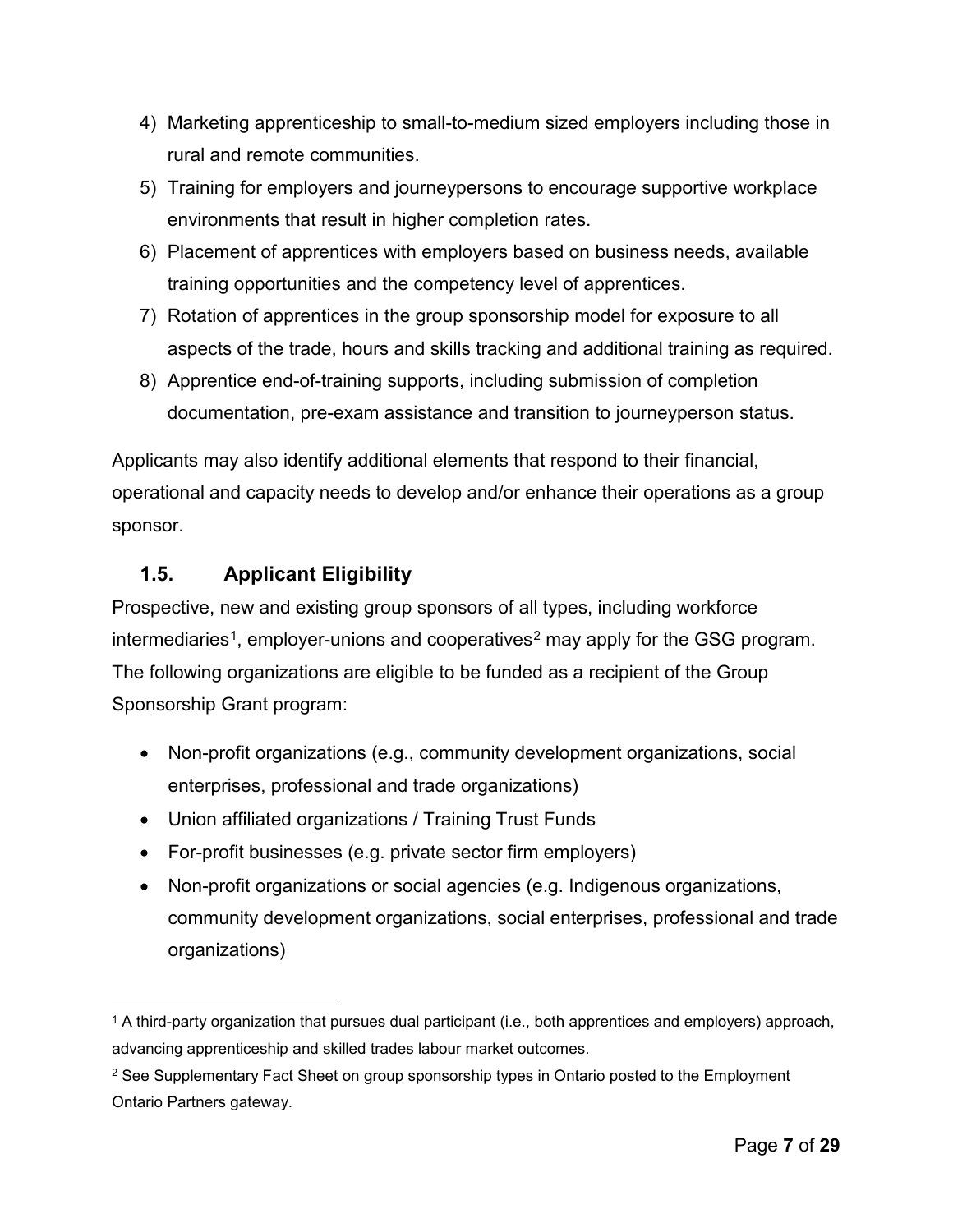- Professional / Industry / Employer / Sector Associations
- Employee Organizations
- Local planning groups/Community action group
- Charitable Foundations
- Indigenous organizations
- Municipal governments

In addition, applicants must:

- Be a Legal Entity (i.e., Sole Proprietorship, Ontario Corporation or Partnership) authorized to operate in the province of Ontario.
- Be in full compliance with all applicable laws.
- Maintain appropriate workplace safety standards.
- Provide the ministry with proof of third-party general liability insurance coverage (i.e., certificates of insurance) confirming the organization has all the necessary and appropriate insurance. This includes commercial general liability insurance on an occurrence basis for third party bodily injury, personal injury and property damage, to an inclusive limit of not less than two million dollars (\$2,000,000) per occurrence. The policy shall include the following:
	- $\circ$  The Indemnified Parties as additional insureds with respect to liability arising in the course of performance of the applicant's obligations under, or otherwise in connection with, the GSG program;
	- o A cross-liability clause;
	- o Contractual liability coverage; and
	- o A 30-day written notice of cancellation, termination or material change.

The following organizations are not eligible to be funded through the GSG program; however, they may be eligible as a participating and/or contributing partner:

- Private consultants
- Other provincial government ministries
- Federal government ministries or agencies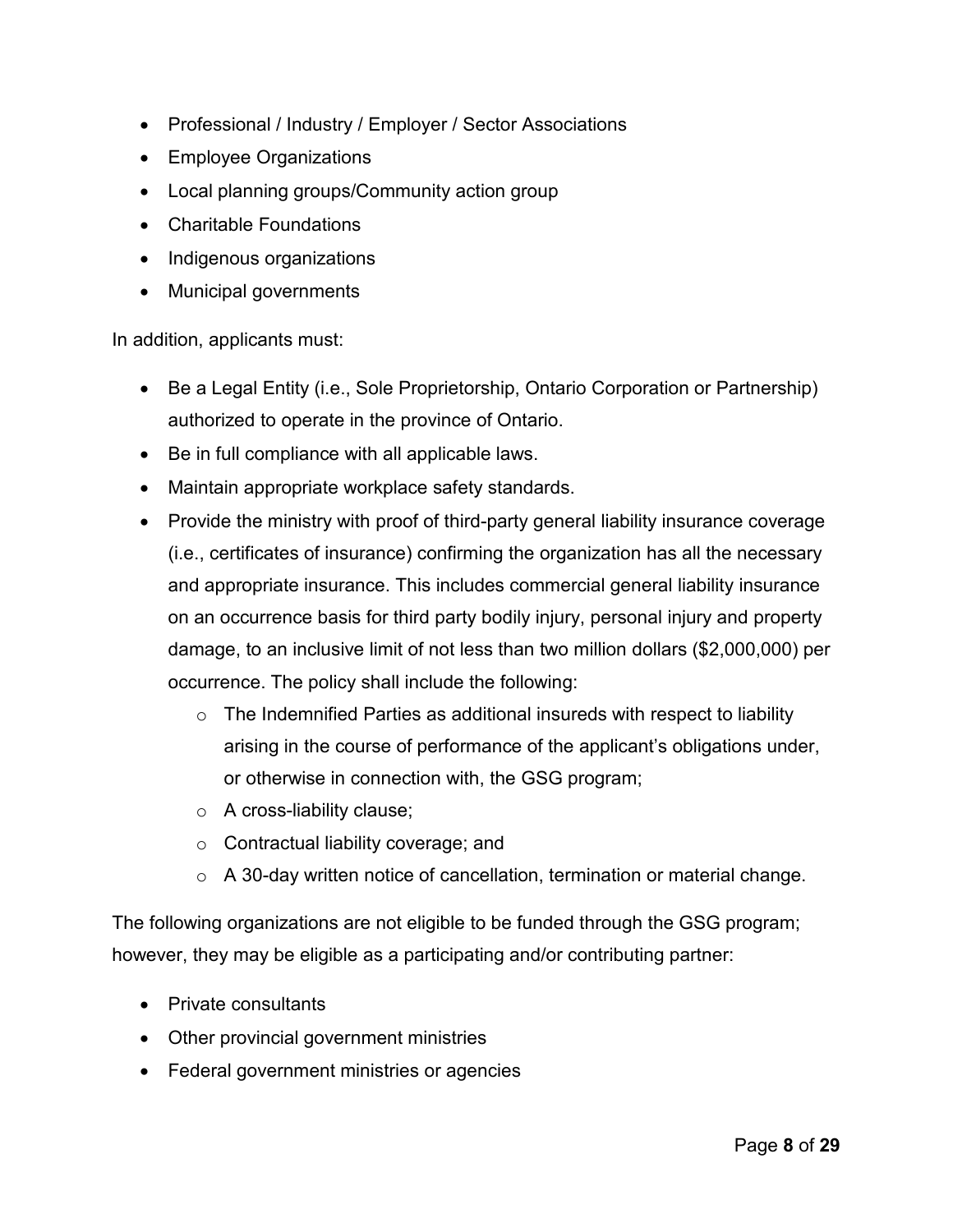- Training Delivery Agents (TDAs) $3$
- Any other organization that is not involved in the apprenticeship system.

## <span id="page-8-0"></span>**1.6. Funding Eligibility**

 $\overline{a}$ 

In order to be eligible for funding applicants must demonstrate how grant funds will support the:

- Development and implementation of a prospective group sponsor arrangement; and/or
- Expansion of current services and programs provided by a new or existing group sponsor (e.g., enhance apprentice screening and recruitment services for employers).

As part of their overall project, applicants may propose to address labour and financial impacts in alignment with program objectives and key activities that support business operations recovery related to the COVID-19 pandemic.

As part of their overall project, applicants may propose to address labour and financial impacts in alignment with program objectives and key activities that support business operations recovery related to the COVID-19 pandemic.

Applicants may submit a GSG Business Case Application for a **funding period between one to three years, with an annual maximum funding amount of \$1,000,000**. Business Case Applications will be assessed based on criteria set out in section 2 of these guidelines.

Applicants must indicate in their Business Case Application the key activities listed in Section 1.4. that they intend to deliver, as well as proposed implementation timeline(s).

All Business Case Applications must **clearly include itemized eligible expenses planned for key activities**, including but not limited to:

<span id="page-8-1"></span><sup>&</sup>lt;sup>3</sup> Existing TDAs approved as group sponsors are eligible for funding provided they can demonstrate a separate and arms-length business line between in-class training delivery and on-the-job sponsor responsibilities.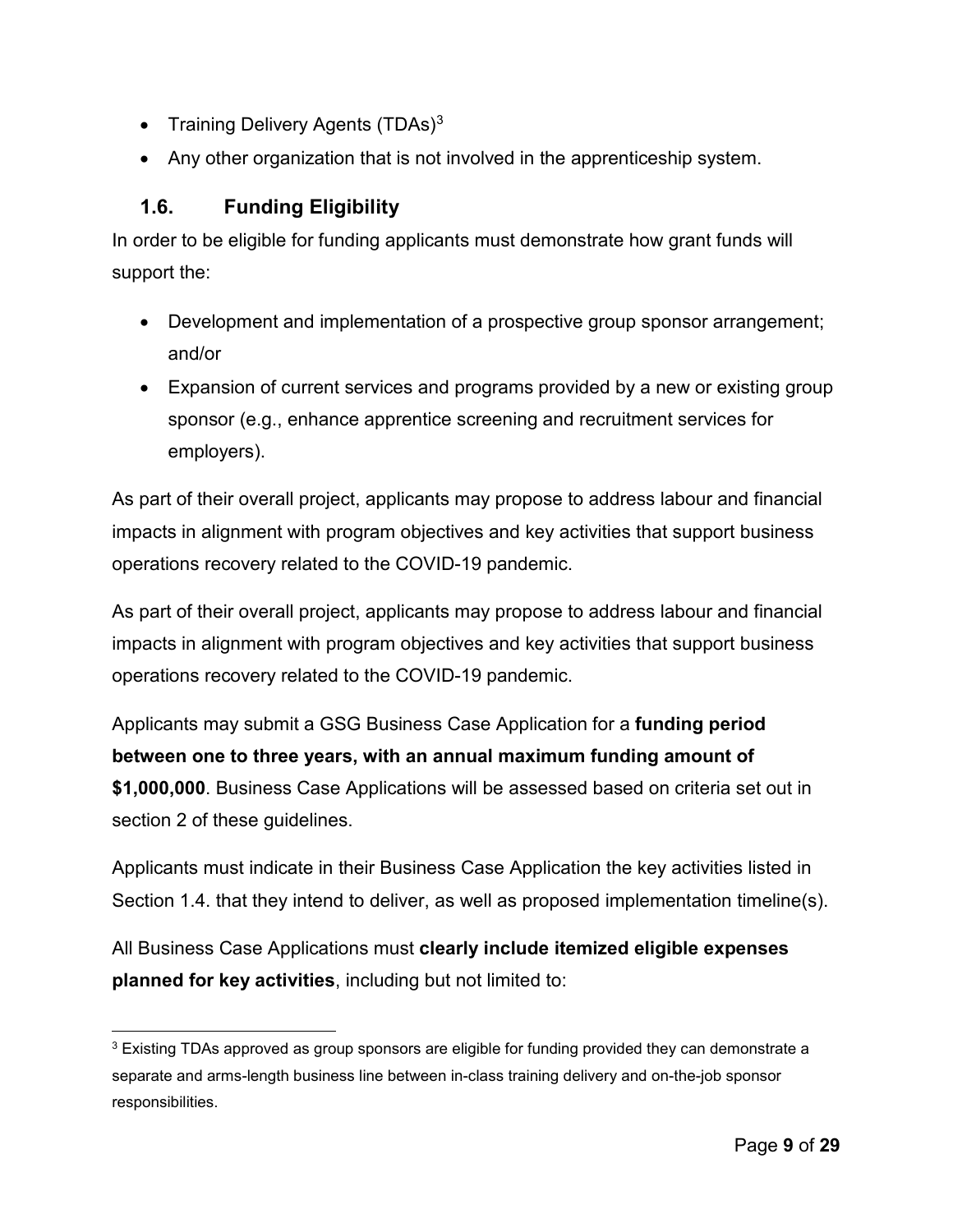#### **Staffing:**

- Planned staff (i.e., FTE) to be supported through this funding including title and pay range.
	- $\circ$  Any planned consulting or sub-contracting services must be included in this line item.

#### **Travel:**

• Travel expenditures for group sponsor staff.

#### **Marketing:**

• Marketing, promotion, distribution.

#### **Mentorship and Training:**

- Mentorship supports for apprentices that promote a successful apprenticeship, including in-class, on-the-job training, and overall skills upgrading supports.
- Train-the-trainer resources to support journeypersons who train apprentices and help employers create inclusive workplace cultures.

#### **Employer/Apprentice Supports:**

- Employer supports tied to apprentice on-the-job training that encourages highlevel, comprehensive on-the-job training, mentorship and cross-employer collaboration.
- Wrap-around supports for group sponsor apprentices that could include:
	- $\circ$  Health and safety related equipment (e.g., safety harnesses, protective eye-wear, work gloves, etc.) including other trade-specific Personal Protective Equipment (PPE) required to work on the job and other PPE as a result of the COVID-19 pandemic.
		- The Business Case Application should indicate whether safety equipment is a one-time project expenditure or whether the equipment will also be used for potential future training offerings.
	- o End-of-training and pre-exam assistance supports, for example: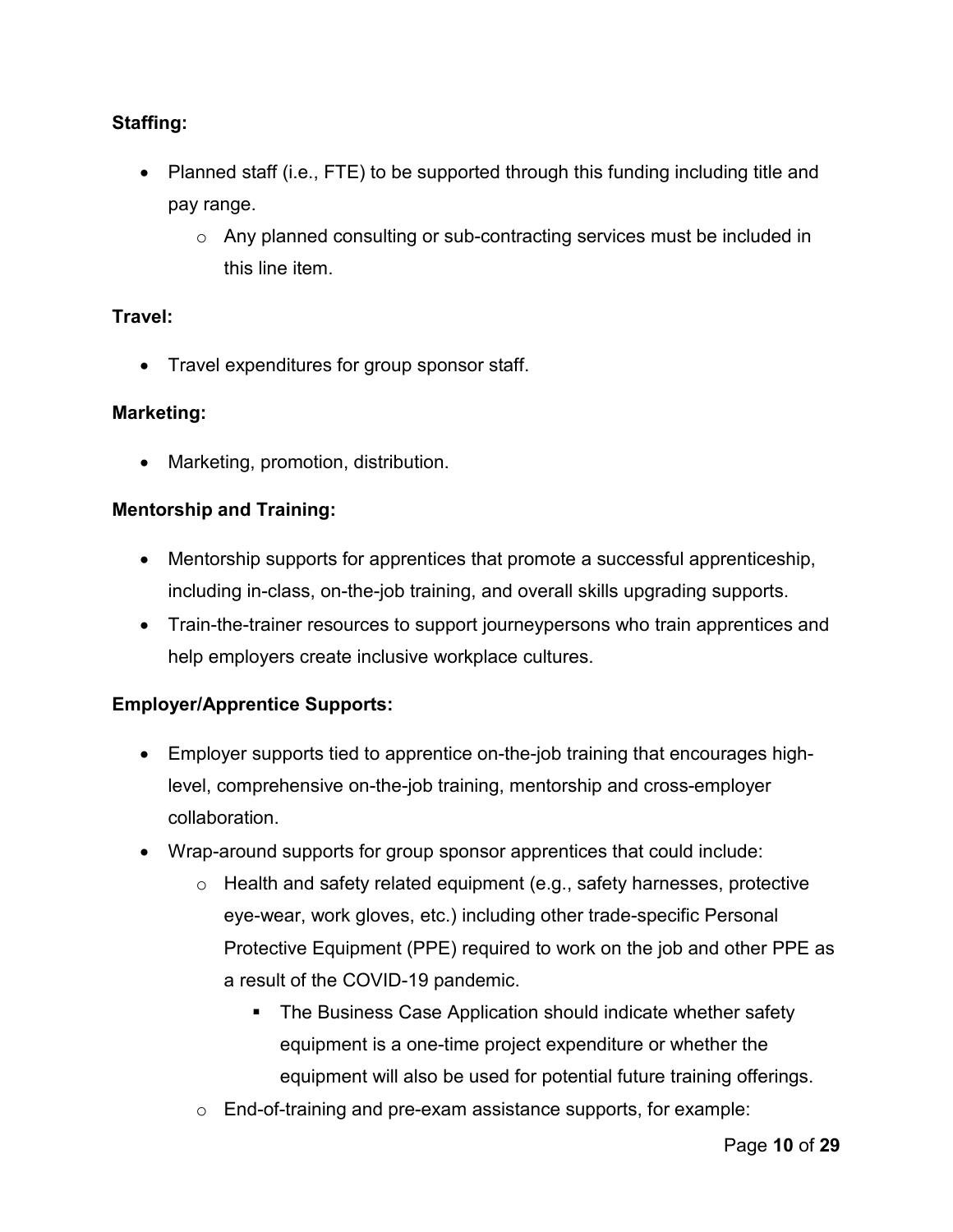- **Journeyperson mentorship**
- **Instructional website access**
- Instructional supplies

#### **Operational:**

- Administrative and operational expenditures, such as:
	- o Leasing of office space and legal/accounting fees.
- Audits:
	- $\circ$  Projects over \$150,000 require an audit by the group sponsor's Chief Financial Officer or equivalent.
- Other expenditures:
	- o Full disclosure of other expenditures charged to the project is required.

Expenses that do not directly support the project are **ineligible for funding and must not be included in the budget**. Examples of ineligible expenditures include, but are not limited to:

- Wage subsidy for apprentices;
- Professional membership fees;
- Fundraising expenses;
- Profit generating activities;
- Expenditures associated with special events such as tournaments, conferences, receptions, festivals, parties;
- Capital expenses, such as renovations; and
- Expenditures associated with activities or operations performed outside of Ontario.

#### **Funding Accountability**

Funding for projects may be requested up to three-years to support applicants in developing and launching their proposed initiatives in a timeframe that allows the group sponsor to: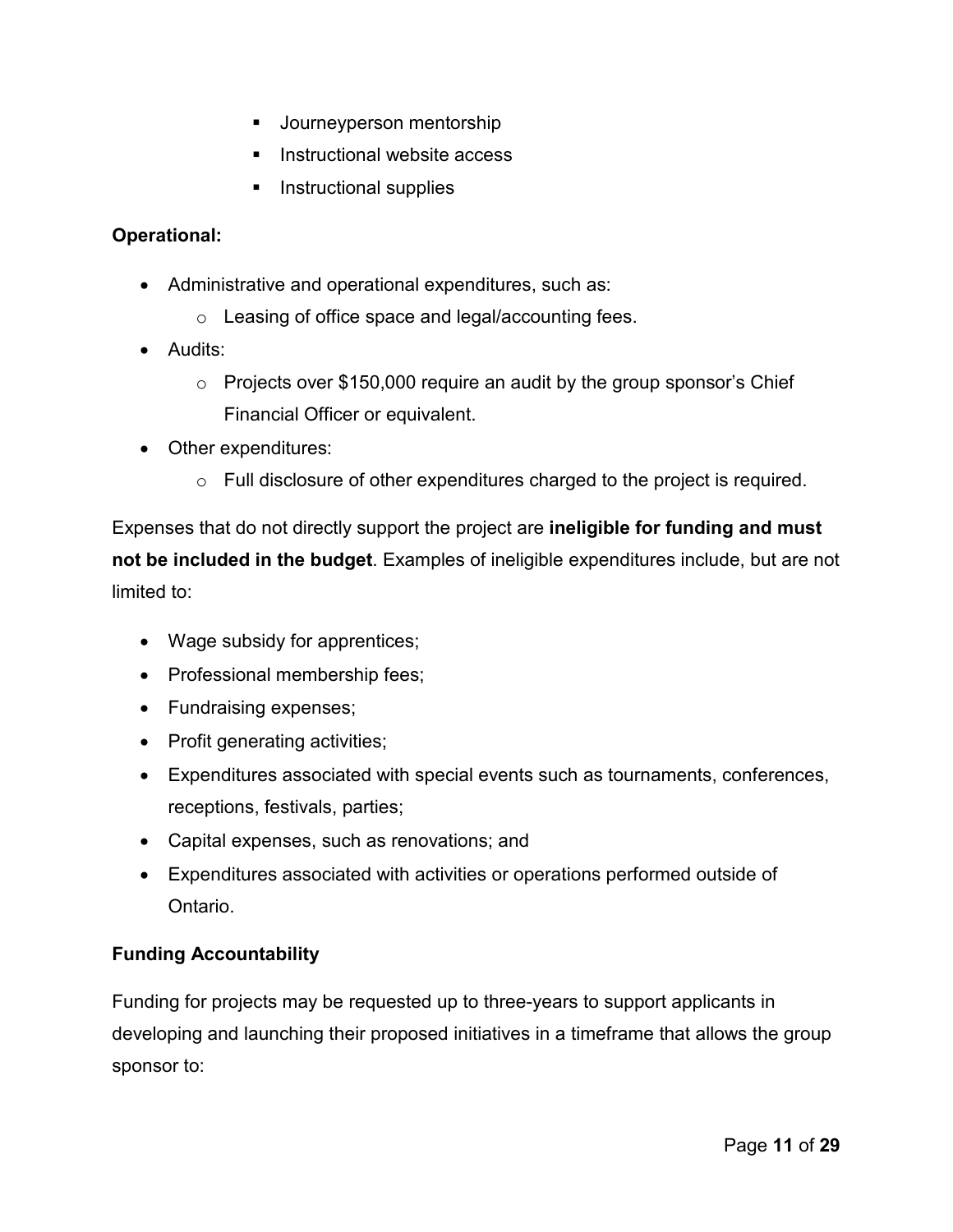- Demonstrate apprentice training progression (i.e., on-the-job and in-class); and
- Transition to self-sustainable operations.

Applicants applying as prospective group sponsors (e.g., those who have yet to be approved by the ministry to register and train apprentices) **are required to demonstrate formal sponsor approval status through the ministry's Regional Offices by the completion of their first year of funding**. Failure to do so may result in holding back funds or the termination of their TPA.

Business Case Applications must include a breakdown and description of eligible project expenditures. The ministry will work with applicants to determine appropriate funding levels for new/expanded projects. Funding will be governed through the TPA and communicated through GSG financial reporting requirements.

# <span id="page-11-0"></span>**2. Business Case Application Assessment**

Business Case Applications will be reviewed against the eligibility requirements detailed in section 1.5. and evaluated through the five criteria listed below.

These criteria will inform funding decisions, reporting standards, and progress for successful applicants throughout the funding period. Applicants are encouraged to select projects that represent Ontario's diverse demographics and geography, including but not limited to the following:

- Group sponsor arrangements that target small-to-medium sized employers who are new to apprenticeship training;
- Traditionally underrepresented groups in the workforce (e.g., women in nontraditional trades, Indigenous people, persons with disabilities, newcomers and francophone); and
- Populations in urban, rural/remote, and northern locations.

## <span id="page-11-1"></span>**2.1. Program Criteria**

**1. Project Overview (30%)**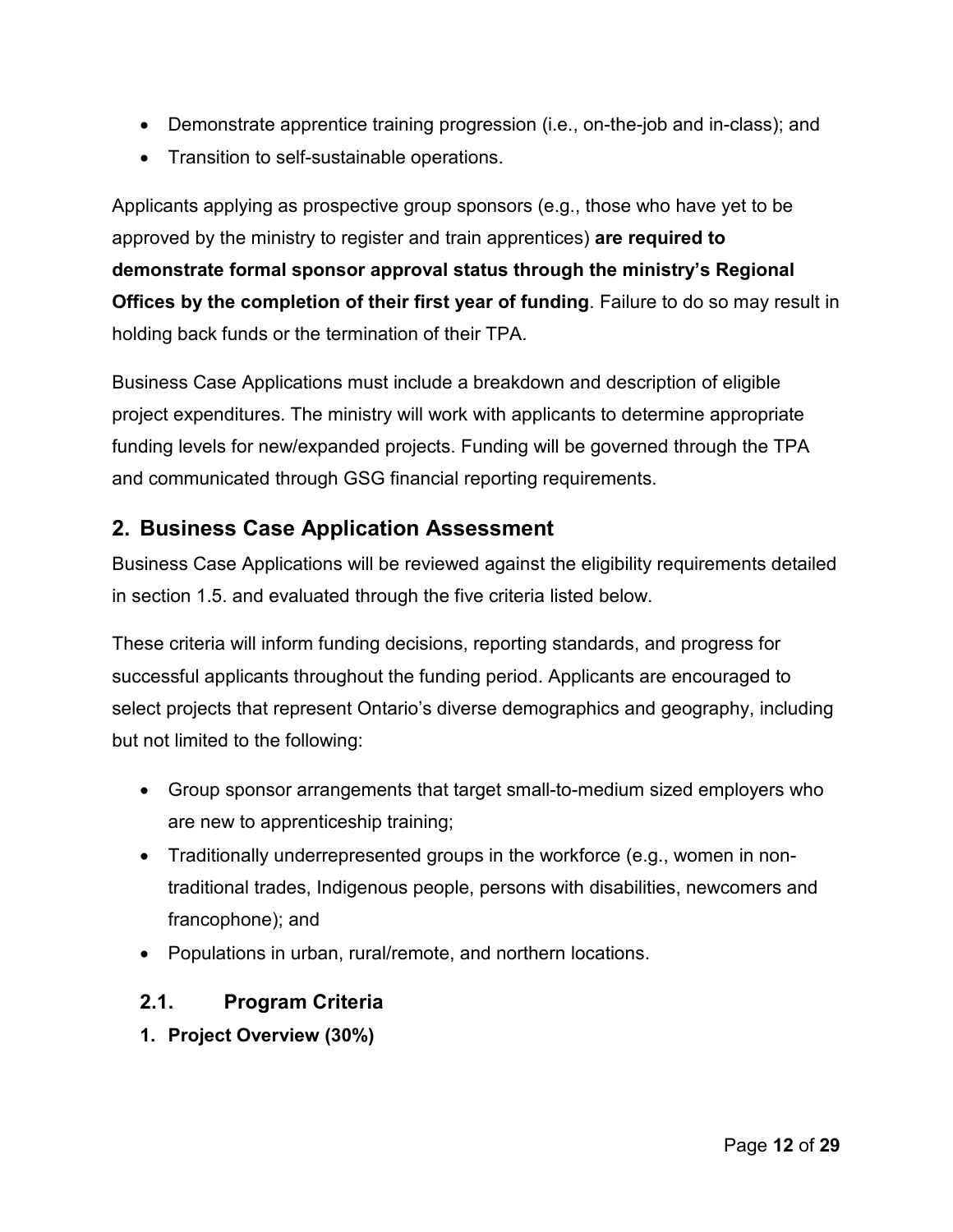Applicants must identify and explain in their Business Case Application how their project encourages employer participation in apprenticeship training and promotes opportunities in all aspects of the trade(s); particularly:

- Trades that are targeted for their group sponsorship training model, along with the geographic catchment area of the training location(s).
- The scope and purpose of the project in alignment with selected GSG key activities and performance indicators.
- The client groups to be served (i.e., employers; apprentices, including underrepresented groups) and how the project will benefit them and meet their specific needs.
- Employers benefitting and/or contributing to the project, including new employers that have joined since the project's commencement.

To elaborate, GSG Business Case Applications from:

- **Prospective group sponsor applicants** must:
	- o Demonstrate how funding will facilitate the start-up of their group sponsorship model leading to becoming an approved ministry group sponsor.
	- $\circ$  Provide letters from employers supporting the prospective group sponsorship.
	- o Include responses to the ministry's prospective group sponsor assessment questions (see Appendix A).
- **New group sponsor applicants** (i.e., those who have been ministry approved to register apprentices within the past 5 years) must clearly demonstrate how funding will facilitate the development of their group sponsorship model.
- **Existing group sponsor applicants** (i.e., those who have been ministry approved to register apprentices five or more years ago) must clearly demonstrate how funding will enhance and expand their current apprenticeship activities.
- **2. Project Impact (25%)**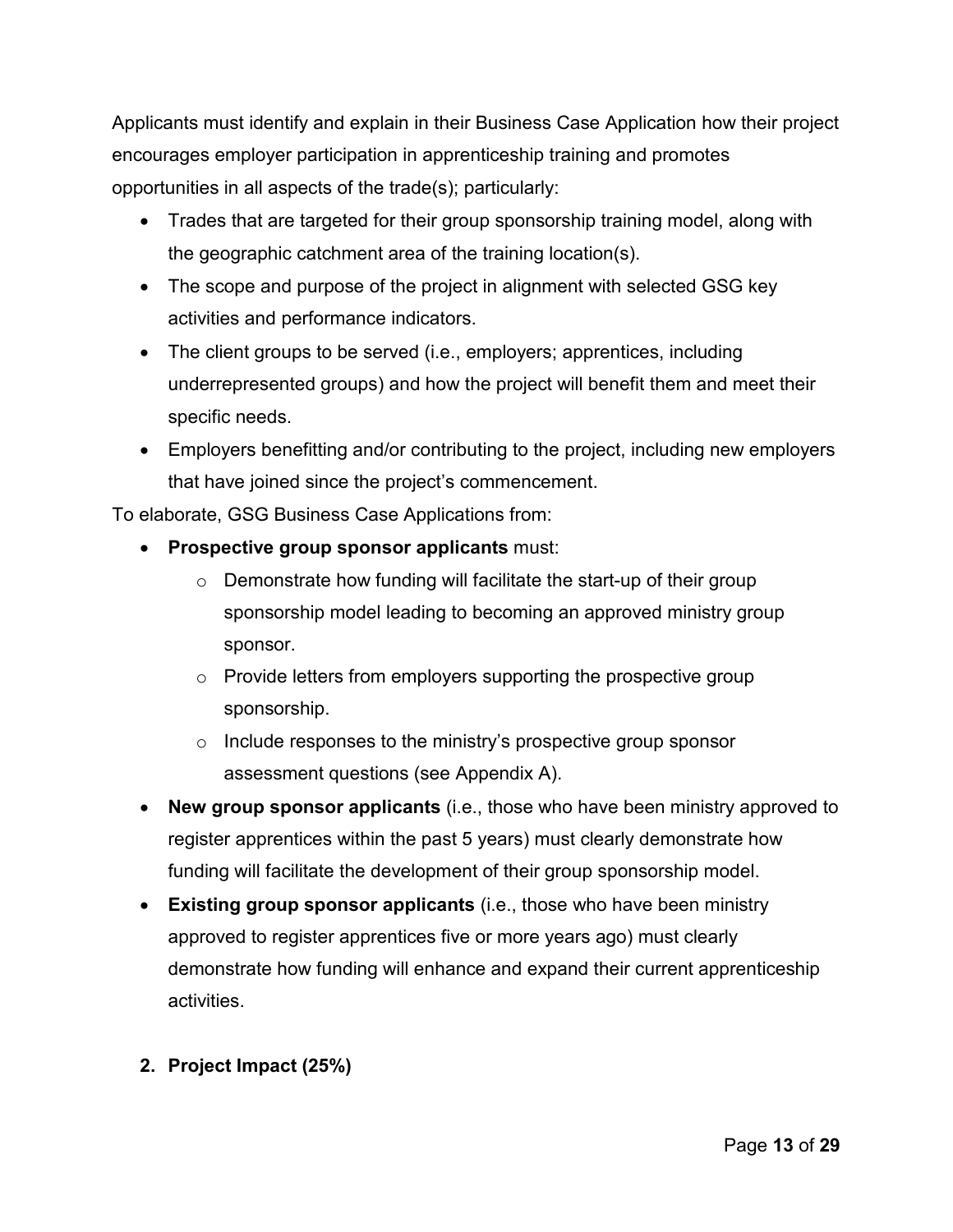Analysis must be included to predict outcomes of the group sponsor project, including organizational, economic and training impacts for employers and apprentices. The information must explain the project's impacts in the context of the program's objectives outlined in Section 1.3. through chosen key activities outlined in Section 1.4.

Applicants must highlight key activities that will contribute benefits to:

- Increasing the supply of skilled workers in the apprenticeship system with additional apprentices and journeypersons in trades that will be targeted through the GSG.
- Encouraging and expanding the use of apprenticeship group sponsorship among employer-based consortia.
- Better engaging employers and reducing non-financial employer barriers.
- Improving the quality of training to apprentices.
- Supporting recovery of business operations impacted by the COVID-19 pandemic.

## **3. Project Delivery and Budget (20%)**

Business Case Applications must provide a clear understanding of the implementation process and:

- Provide a work plan that sets out expected timelines for key activities and demonstrates effective use of resources to achieve objectives within the established timeframe.
- Clearly articulate anticipated risks and mitigations strategies associated with the implementation of key activities.
- Include an itemized budget that details eligible expenses for targeted key activities. The itemized budget must:
	- $\circ$  Demonstrate effective use of resources to achieve project objectives within the established timeframe for funded activities.
	- $\circ$  Link costs to key activities identified and aligned with project objectives and delivery timelines.
	- o Detail eligible cost categories (where applicable):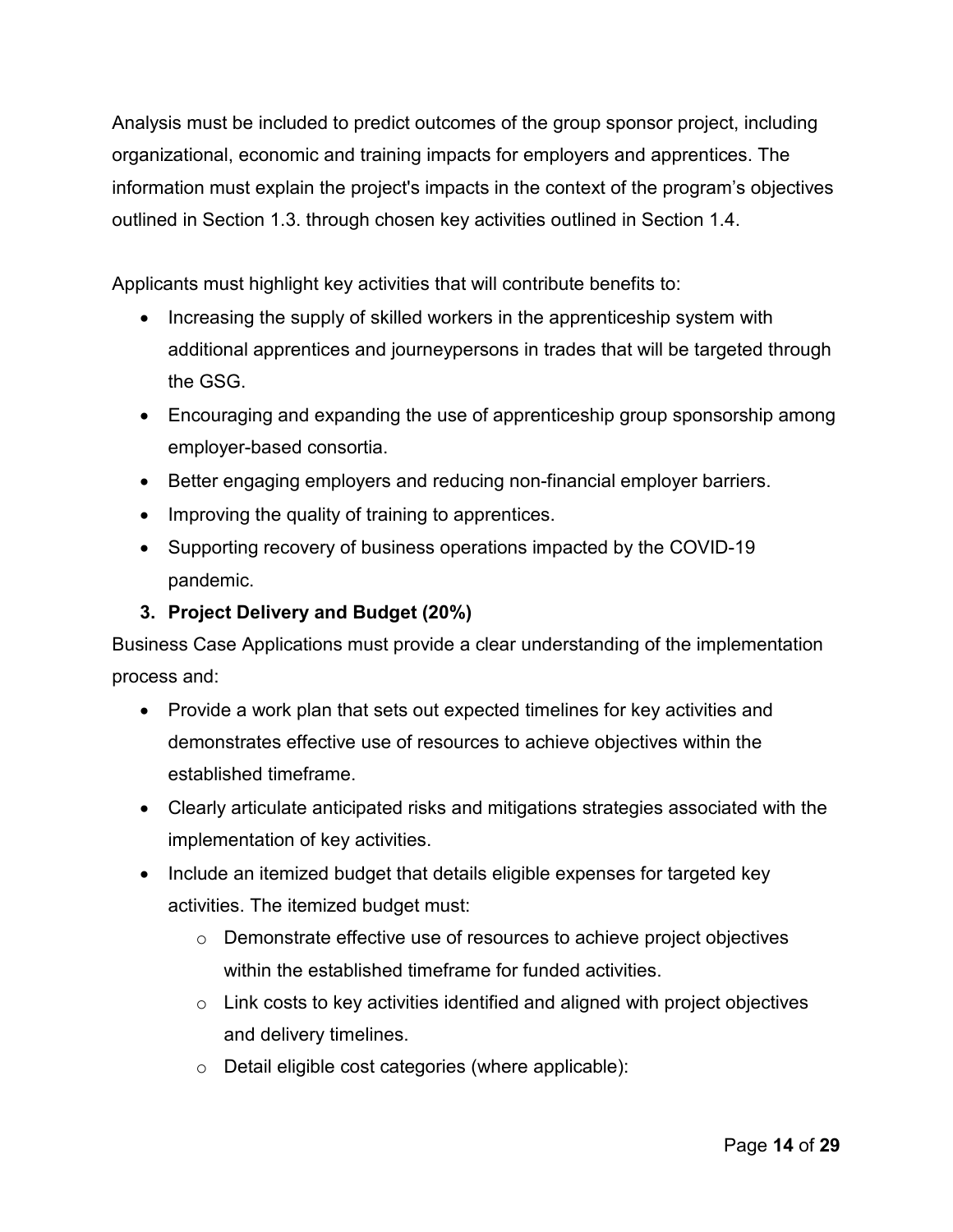| <b>Cost Category</b>                | <b>Maximum Amount of</b>   |  |
|-------------------------------------|----------------------------|--|
|                                     | <b>Total Annual Budget</b> |  |
| Staffing                            | 30%                        |  |
| Travel                              | 5%                         |  |
| Marketing                           | No maximum                 |  |
| <b>Mentorship and Training</b>      | No maximum                 |  |
| <b>Employer/Apprentice Supports</b> | No maximum                 |  |
| Operational                         | No maximum                 |  |

## **4. Organizational Capacity (15%)**

Applicants must demonstrate how well their individual organization's capacity and strengths, including (if applicable) the combined capacity and strengths of their project partners, are suited to implement the intended key activities and apprenticeship service targets.

The ministry will assess:

- Details of the applicant organization's leadership, staffing, existing network and day-to-day operational capacity in overseeing apprentice rotation and training by the employer membership in the targeted trades.
- How applicants demonstrate their organization's mission/vision statement and performance record are aligned with and best-positioned to help reach the ministry's group sponsorship goals and strategic objectives.
- Any previous experience delivering similar and/or related group sponsorship initiatives highlighted with supporting evidence of outcomes.

**Applicants may partner** with other organizations to deliver a project. There must be one "lead" proponent that enters into an agreement with the ministry and assumes accountability for deliverables and outcomes. Existing and targeted partnerships may include:

- Local employers;
- Trainers;
- Educators;
- Intermediaries;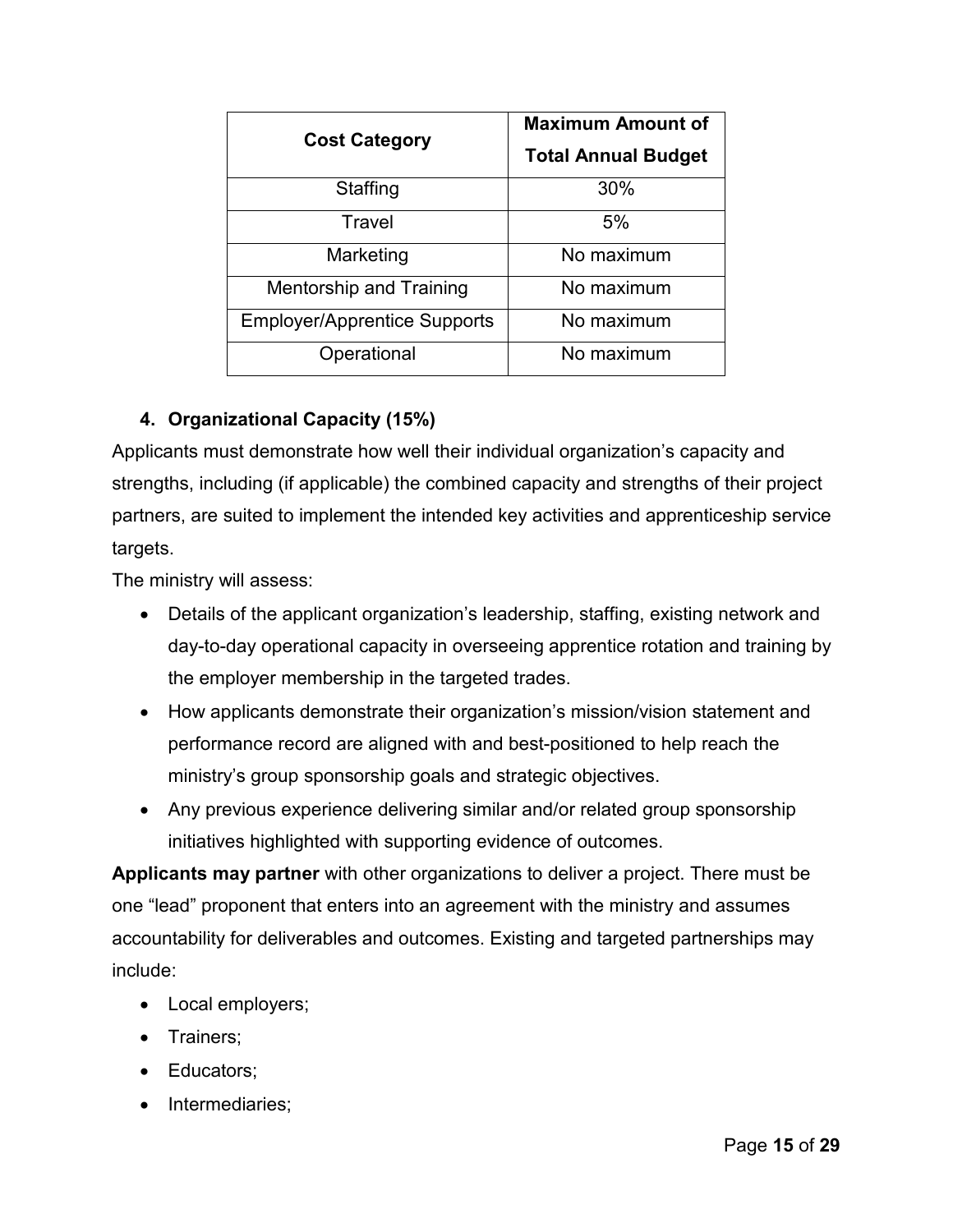- Industry; and/or
- Business development organizations.

**Applicants who choose to apply** as part of a partnership must indicate the number and type of project partners involved in the project and their specific roles and responsibilities in the implementation of the project. Proof of partnership through signed partner support letter(s) or signed memorandum(s) of understanding, will be required for project partners.

**Applicants who choose to utilize** other financial and/or in-kind contributions are required to provide details and explain how the values of these contributions were determined. This information can be included in Section 4.2 of the Business Case Application.

#### **5. Local Labour Market Demand (10%)**

Applicants must describe local labour market demand for apprentices in the trade(s) being offered for training.

The ministry will assess:

- Evidence of demand: Demonstration of project need for the trade(s) and sector(s) pursued by the group sponsor in a targeted geographical location.
	- $\circ$  This can include a need from group sponsor membership for apprenticeship support to accomplish key activities identified in the Business Case Application.
	- o Applicants are encouraged to use publicly available resources, such as:
		- **Dhtario's labour market website: Includes information about work** trends, job profiles and outlooks – including the skilled trades.
		- **[Workforce Planning Boards:](http://www.workforceplanningontario.ca/en/) Includes information and resources** about the supply of labour and the demand side of the local labour market by working with local area employers.
		- [Local chambers of commerce and/or boards of trade:](https://occ.ca/chamber-network-directory/) Includes information and resources of local and/or overall labour market,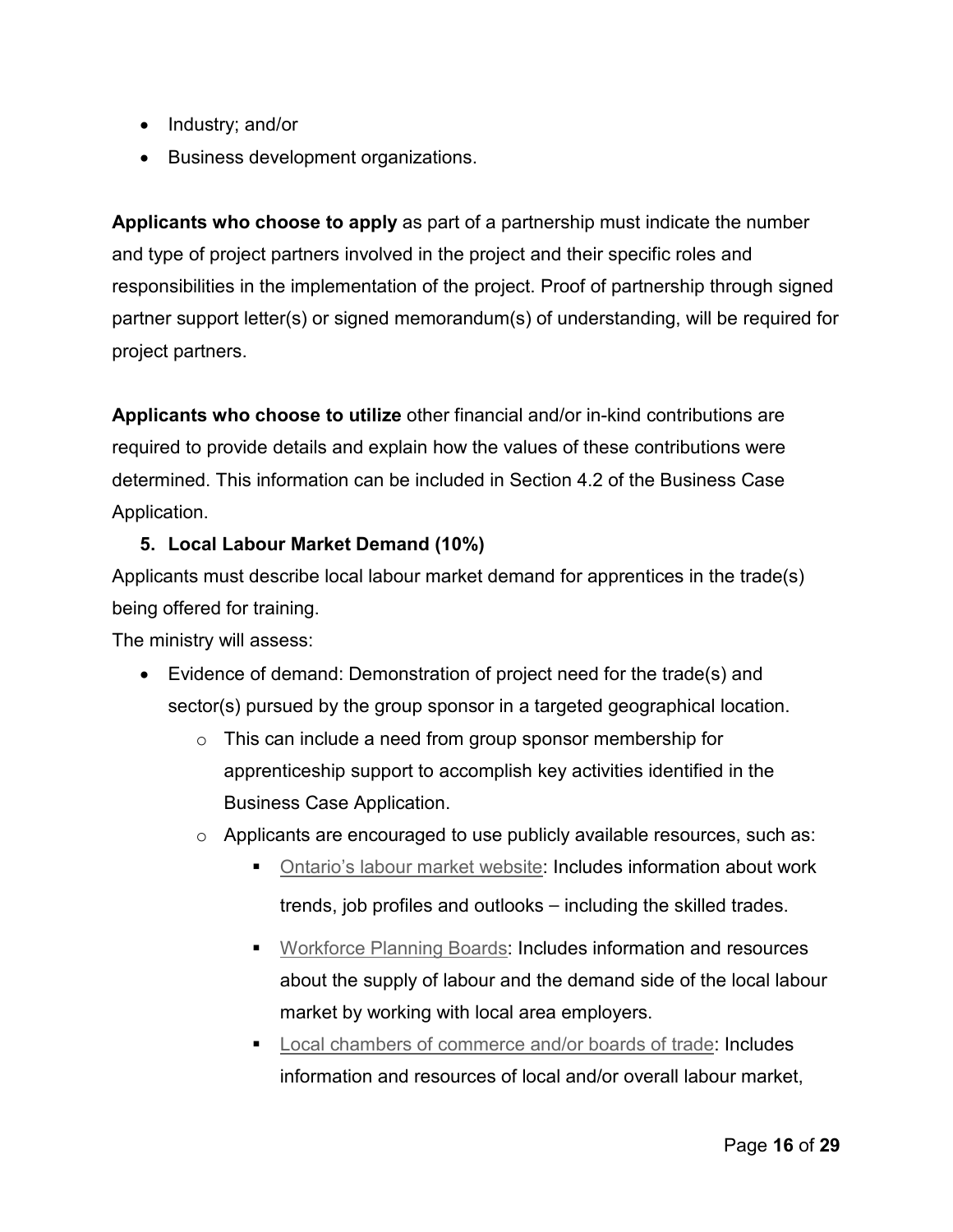which may include applicable trade(s) and sector(s) pursued by the group sponsor.

 Other recognized labour market resources/research: Includes information on skilled trades labour market forecasts, outlooks and analysis at the regional and/provincial level that may further support the applicant's Business Case Application.

# <span id="page-16-0"></span>**3. Recommendation and Approval**

Once the ministry has received and assessed the GSG Business Case Application, it will summarize their findings in a concise, accurate manner and make a recommendation to the approval authority.

## <span id="page-16-1"></span>**3.1. Business Case Application Evaluation**

Whether the project is receiving a positive or negative recommendation, a Business Case Application evaluation which includes the following elements will be prepared:

- The scoring of how well the project addresses GSG program objectives based on the five weighted program criteria outlined in section 2.1 of this program guidelines document. The recommendation will provide discussion of how the project's key activities addresses challenges being experienced by apprentices and small-to-medium sized employers in Ontario's apprenticeship and skilled trades system.
- Where applicable, a demonstration of consultation in support of the recommendation, including the names of those who have been consulted on this project, and the relevance of the consultation. Those consulted may include employers and/or representatives from partnering organizations providing letters of project support.

## <span id="page-16-2"></span>**3.2. Project Approval**

The applicant will be informed of the reason for the decision.

# <span id="page-16-3"></span>**4. Transfer Payment Agreement Development**

The GSG TPA formalizes the understanding between the ministry and the approved applicant (grant recipient) regarding the GSG project and ensures accountability for the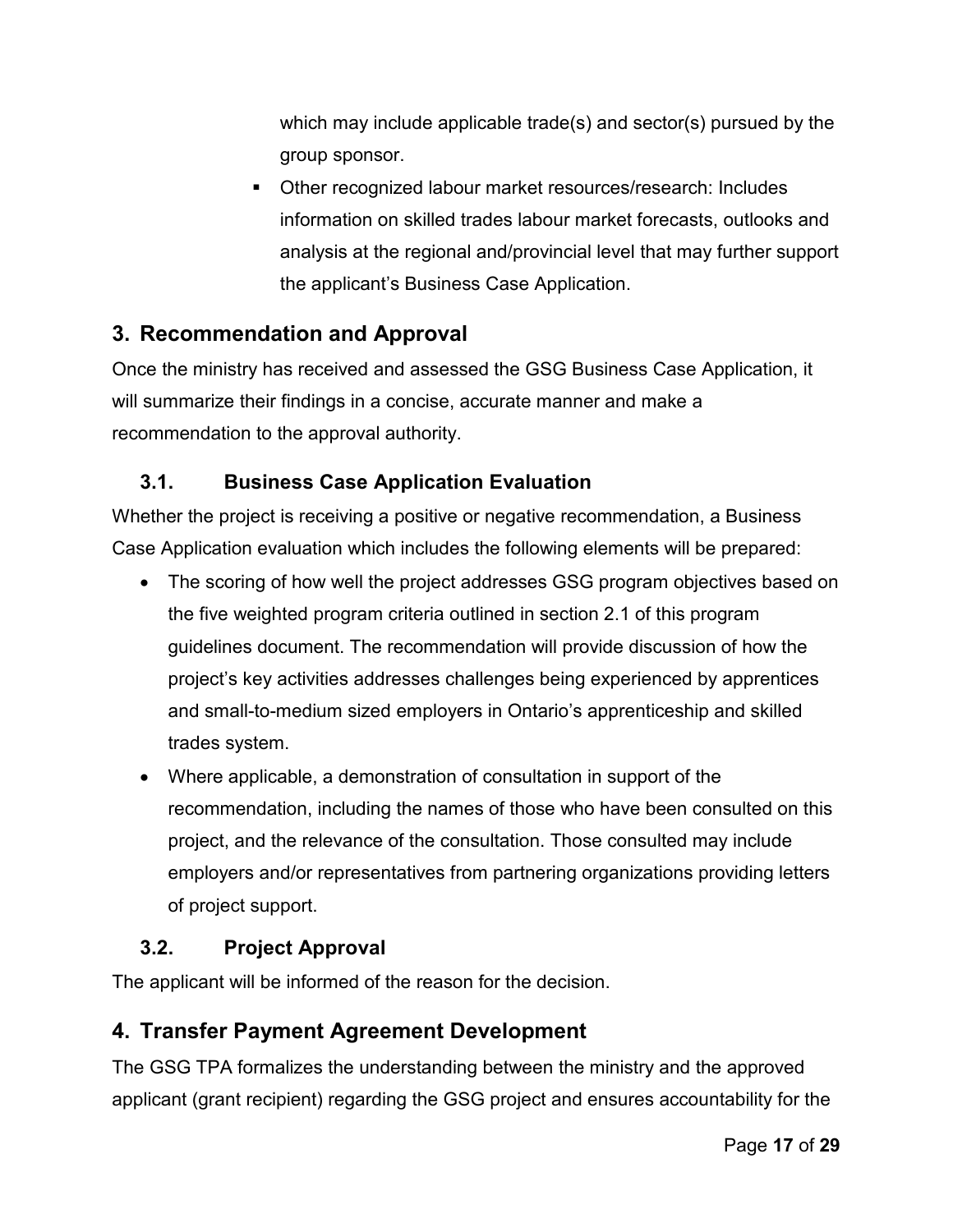use of public funds. Grant recipients are responsible for managing and executing their projects through their TPA with the ministry. The TPA will set out the terms and conditions governing the payment of the grant, and will include the following:

- Project budget,
- Project management requirements,
- Monitoring and reporting requirements,
- Audits and financial reporting obligations,
- Milestones and performance measures,
- Mode and schedule of payments, and
- Process for contract termination.

#### **The Agreement Development Process**

The ministry will share copies of the GSG TPA with the grant recipient. When the grant recipient is comfortable with the content of the TPA, both copies should be signed and returned to the local ministry office. The local ministry office will collect appropriate approval signatures and forward a fully signed copy of the GSG TPA to the grant recipient.

#### <span id="page-17-0"></span>**4.1. Agreement Duration**

The **proposed start and end (expiry) dates** of expenditures during the funding period must be written into the GSG TPA. If the project is approved and there is a TPA in place, no expenditures can be incurred outside the start and end dates of the agreement funding period. For this reason:

- Clear information must be included in the Business Case Application, if there will be a start-up and closeout period with essential project-related expenditures.
- Project activity follow-up and evaluation must be conducted before the expiry date of the agreement and related costs included in the TPA.

## <span id="page-17-1"></span>**5. Performance Measures and Activity Monitoring**

The GSG program seeks to: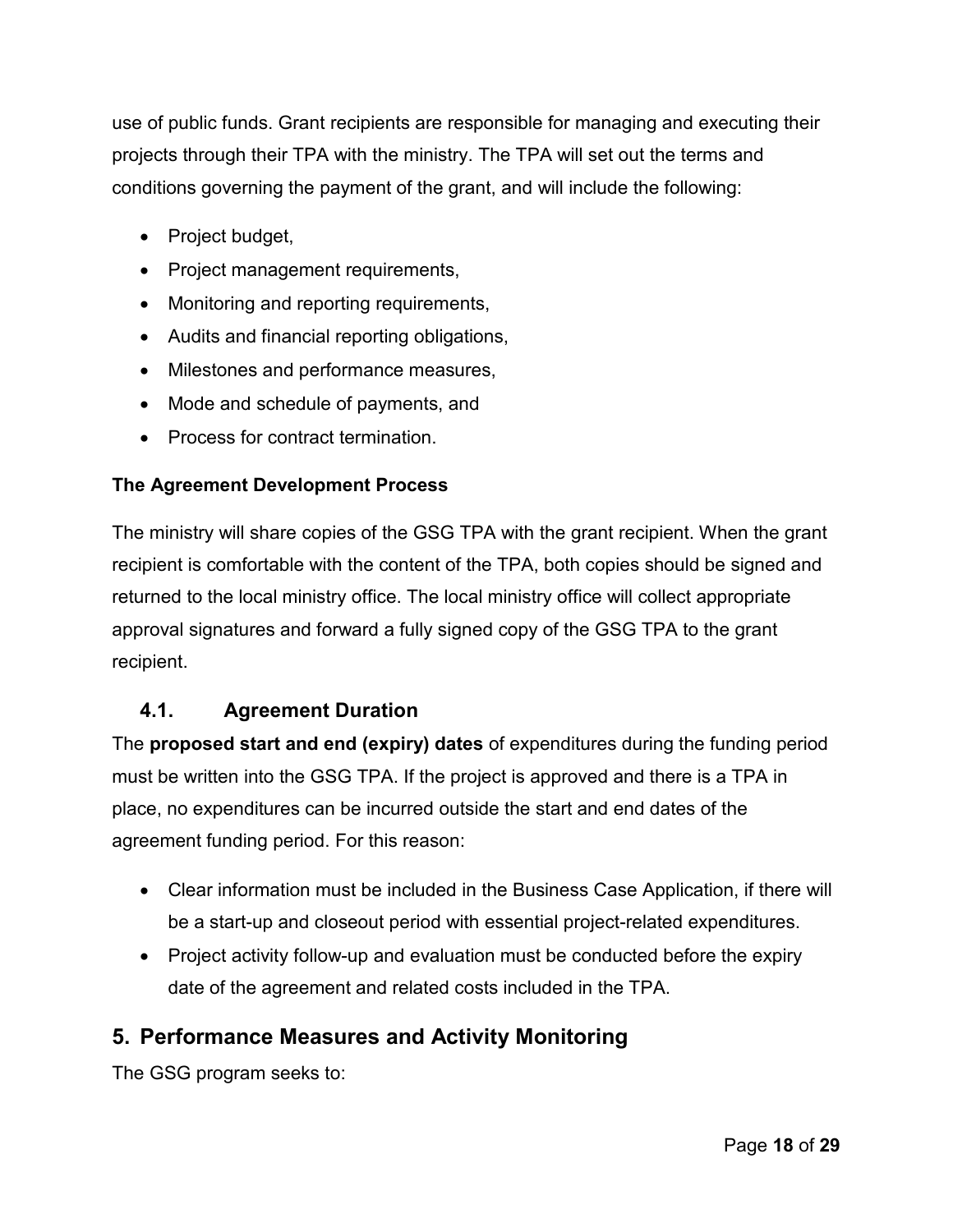- Address the skilled trades gap by increasing the number of apprenticeship registrations and demonstrate training progression;
- Increase group sponsor employer participation in apprenticeship and the skilled trades;
- Encourage the rotation of apprentices amongst the group sponsor's membership to allow apprentices to train in the full scope of a trade; and
- Provide relief and recovery funding for employers in a group sponsorship impacted by the COVID-19 pandemic as necessary.

Grant recipients will be required to submit reports to their local ministry office on project activity and financial expenditures to inform performance benchmarks and track contractual service targets agreed upon in the TPA.

## <span id="page-18-0"></span>**5.1. Activity Monitoring**

Activity monitoring will be conducted by local ministry office staff to ensure that the activities outlined in the TPA are taking place and are in keeping with program objectives and outcomes.

- All GSG grant recipients will be asked to report on their apprentice activity including registrations, in-class completion, on-the-job training progress, and (if applicable) program completion and trade certification.
- Other activity reporting will be directly linked to the group sponsor's selected key activities funded through the GSG program. Please refer to section 6.1 for details on expected project outputs, outcomes and key indicators.

# <span id="page-18-1"></span>**5.2. Financial Monitoring**

Financial monitoring verifies that funds are spent as intended in the TPA, and that bookkeeping systems and accounting practices are in place to manage and control ministry funds. Project expenditures will be monitored through-out the duration of the TPA via ministry Estimate of Expenditure Reports (EERs) and Statement of Revenue and Expenditure Reports (SRERs). Grant recipients will be provided templates for these reports and instructions on the frequency they are to be completed and returned to their local ministry office.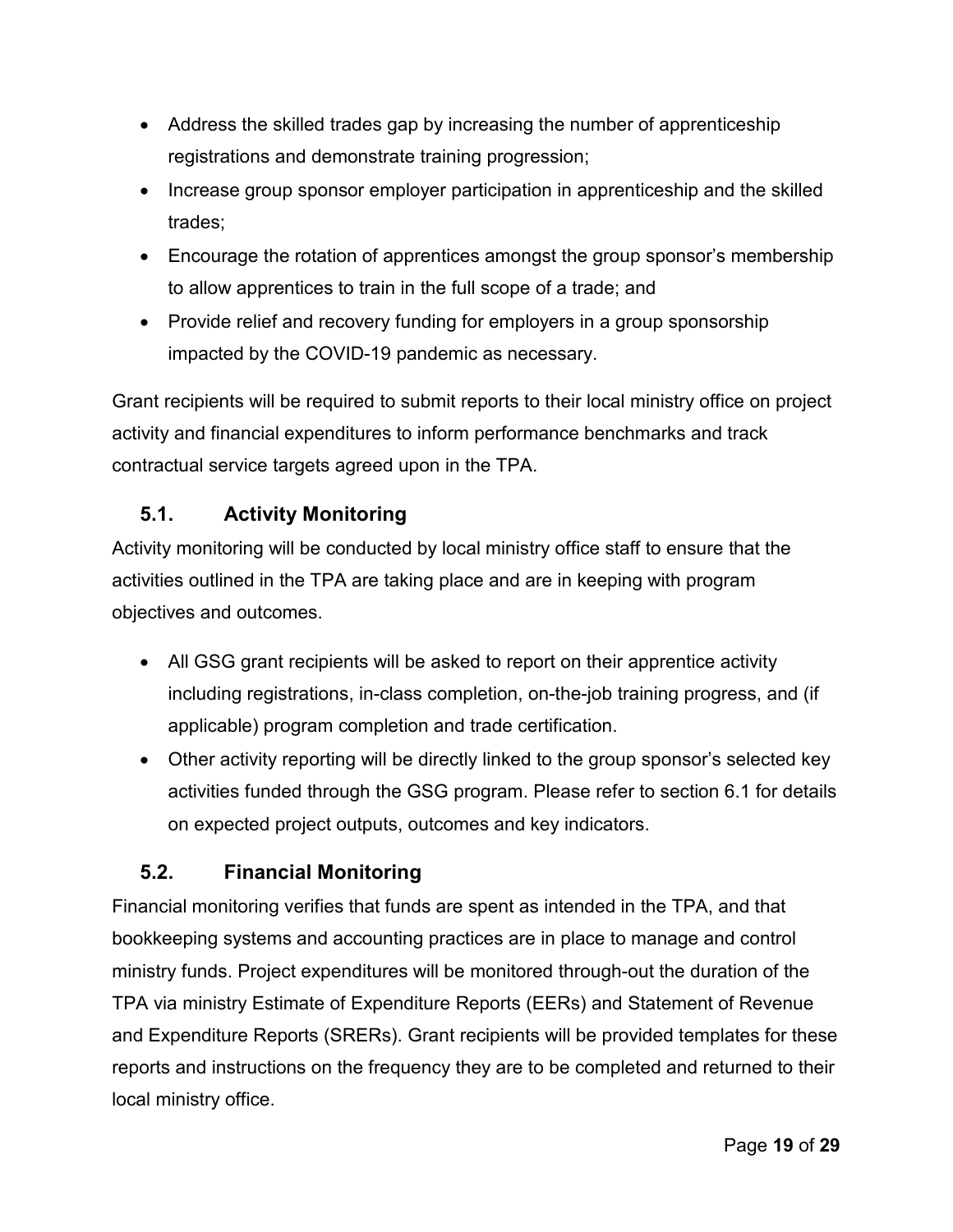## <span id="page-19-0"></span>**5.3. Monitoring Methods**

Grant recipients are contractually obligated to communicate their progress through the reports noted above. Failure to do so may result in funds being held-back or recovered.

The service activity and financial data requirements support the ministry in monitoring progress on key activities. The ministry will maintain open dialogue with grant recipients throughout the funding period to provide ongoing feedback in order to support continuous improvement and a flexible design plan.

Project monitoring, depending on the degree of associated risk, may include:

- Verification of documents and other forms prior to processing.
- Direct contact with the grant recipient and/or participants/beneficiaries, other stakeholders, and partners.
- On-site/virtual visits to assess progress and achievement of activity milestones.
- On-site/virtual visits to verify expenditures and compliance to agreement terms.
- Utilizing program/project data for informed decision-making.

# <span id="page-19-1"></span>**6. Performance Management and Accountability**

Performance management in the Ontario Public Service (OPS) is a comprehensive, government-wide approach that informs decision-making, and ensures that all government-funded activities are aligned with and contribute to meeting government priorities.

Accountability is a joint responsibility between ministry staff and grant recipients. It is achieved when all parties fulfill their specified roles and responsibilities with respect to the GSG program guidelines, TPA, expected results and indicators.

#### **Grant recipients are to:**

- Be accountable to the ministry for all project funding and components, and the designated lead will be the final decision-making authority for the project.
- Manage their project plan and maintain responsibility for meeting all financial and accountability requirements and deliverables as identified in the TPA.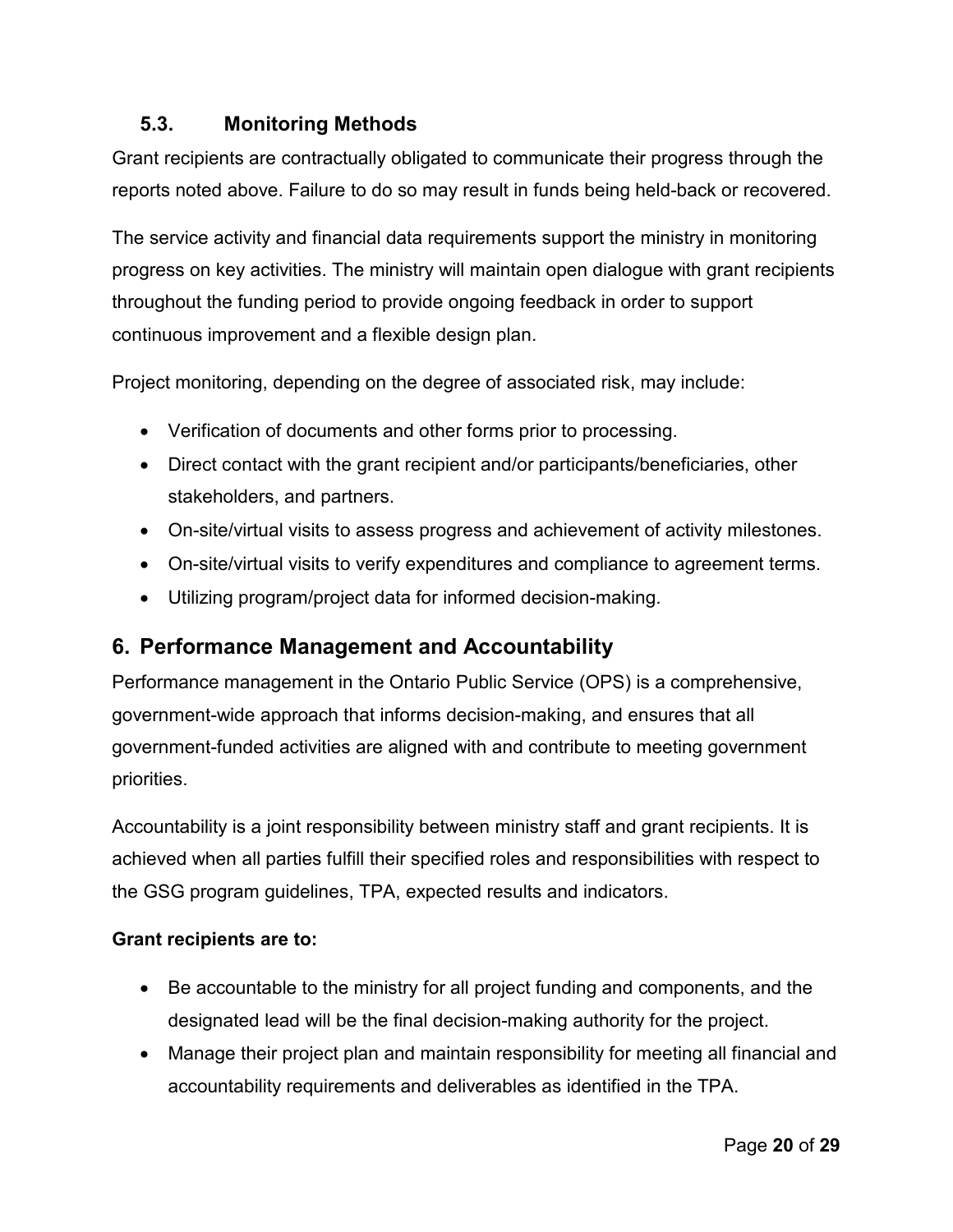• Submit reports that will be used by the ministry to assess implementation and effectiveness, as well as compliance with financial and auditing requirements, as required by the funding agreement.

Funding will be allocated in installments based on a payment schedule as outlined in the TPA. Receipt of funding installments is dependent on the recipient meeting all deliverables and reporting requirements as indicated in the TPA. Successful applicants will be required to complete a financial statement at the end of each fiscal year outlining how the funds were used. This process verifies that the funding was solely applied to expenditures directly related to the proposed project.

## <span id="page-20-0"></span>**6.1. Performance Management Framework**

Grant recipients will be evaluated through reportable **outputs** and **outcomes**.

**Outputs** can be defined as the result of the applicant's project, such as but not limited to:

- Increased apprenticeship registered training agreements with the group sponsorship, with demonstrated instances of apprentice training progression (onthe-job and in-class).
- Increased promotion, marketing sessions and presentations on benefits of group sponsorship (greater efficiencies in training delivery; lower administrative and training costs).
- Increased number of group sponsors approved to register and train apprentices in Ontario.

**Outcomes** are the consequences or impact of the outputs in the immediate, intermediate and long-term, such as but not limited to:

- Increased proportion of under-represented groups registered to group sponsors as apprentices, Journeypersons, etc. (immediate).
- Improved apprenticeship in-class training completion and reduced barriers to apprenticeship employer participation (intermediate).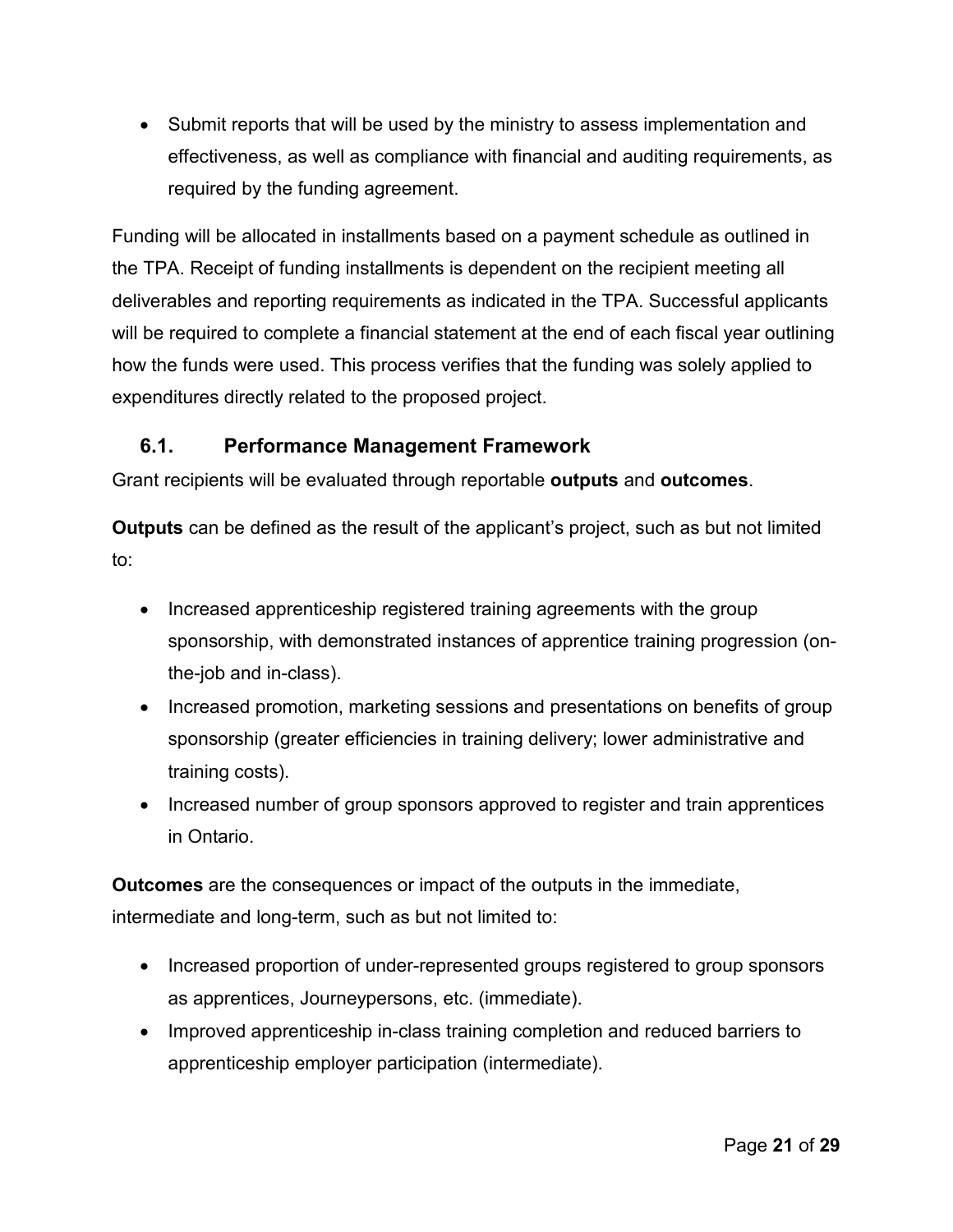• Increased retention of apprentices and increased supply of certified workers (i.e., Journeypersons) in the Skilled Trades (long-term).

**Expected results** further define and help quantify the change(s) that the project will achieve, and they must be:

- Measurable and assessible.
- Aligned with the program objectives and project activities.
- Clear by describing who will benefit the most and how.

#### **Performance Management Components:**

| <b>Result</b>     | <b>Result Component Details</b>             | <b>Result Component Indicators</b>          |  |  |
|-------------------|---------------------------------------------|---------------------------------------------|--|--|
| <b>Components</b> |                                             |                                             |  |  |
|                   | <b>Mandatory project service</b>            | Number of registration<br>$\bullet$         |  |  |
|                   | target: Increased registered                | agreements for group                        |  |  |
|                   | training agreements for group               | sponsors.                                   |  |  |
|                   | sponsor apprentices and                     | Apprentice status profiles<br>$\bullet$     |  |  |
|                   | demonstration of training                   | including evidence of on-the-job            |  |  |
|                   | progression.                                | and in-class progression.                   |  |  |
|                   |                                             |                                             |  |  |
| <b>Outputs</b>    |                                             |                                             |  |  |
|                   | Promotion/marketing sessions/               | Number and details of targeted<br>$\bullet$ |  |  |
|                   | presentations on benefits of group          | (i.e., small to medium-sized                |  |  |
|                   | sponsorship and apprenticeship.             | employers, urban/rural/remote)              |  |  |
|                   | Creation of group sponsor                   | program marketing activities.               |  |  |
|                   | arrangements (applicable to                 | Approved group sponsor (i.e.,               |  |  |
|                   | prospective group sponsors).                | new ministry sponsor                        |  |  |
|                   |                                             | agreement signed).                          |  |  |
|                   | Increased proportion of under-<br>$\bullet$ | Number of apprentices from<br>$\bullet$     |  |  |
|                   | represented groups registered to            | under-represented groups                    |  |  |
| <b>Immediate</b>  | group sponsors.                             | registered to group sponsors                |  |  |
| <b>Outcomes</b>   |                                             | through the initiative.                     |  |  |
|                   |                                             |                                             |  |  |
|                   |                                             |                                             |  |  |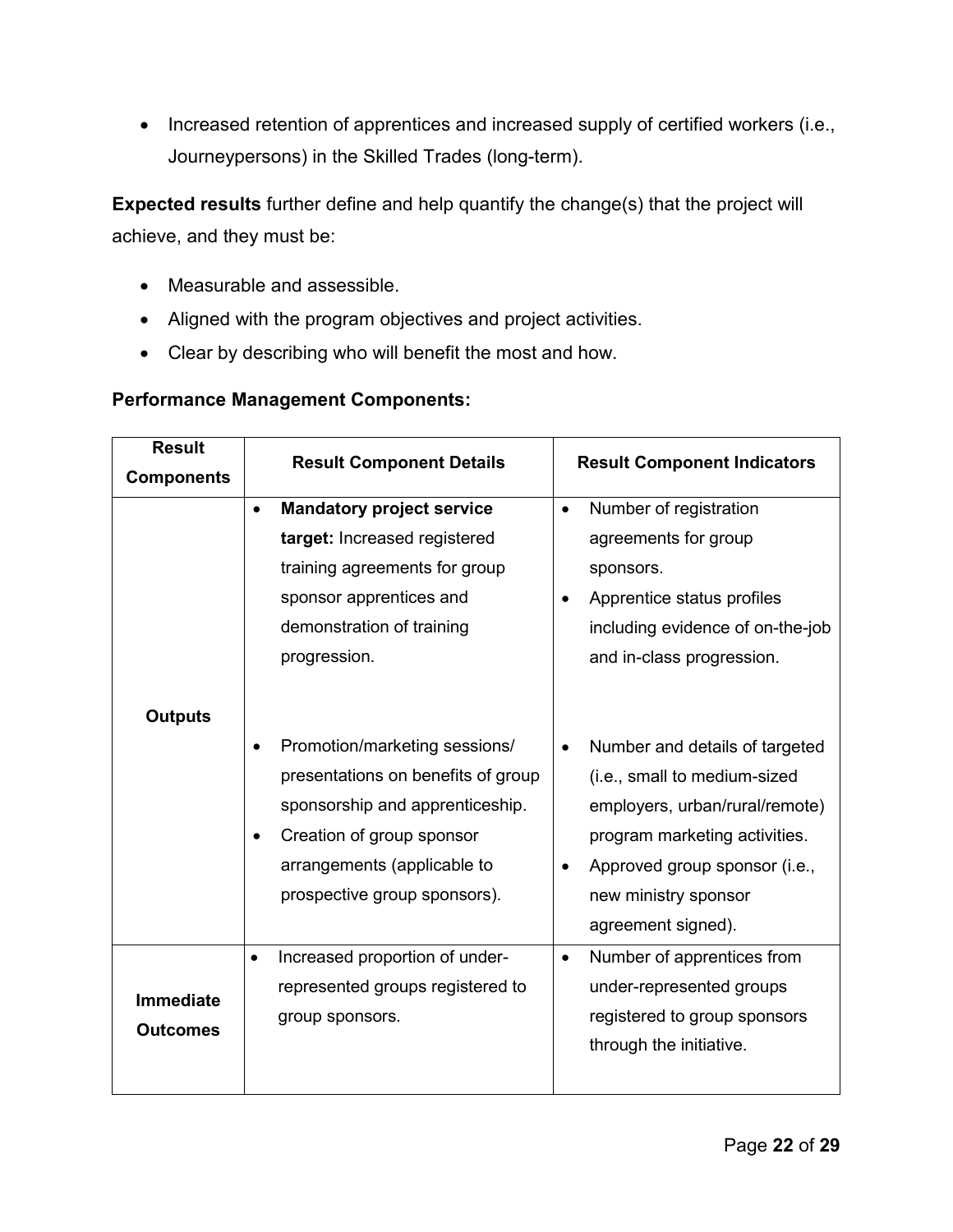| <b>Result</b><br><b>Components</b> | <b>Result Component Details</b>                                                                                  | <b>Result Component Indicators</b>                                                                                                                                                                                                                                                                                 |  |
|------------------------------------|------------------------------------------------------------------------------------------------------------------|--------------------------------------------------------------------------------------------------------------------------------------------------------------------------------------------------------------------------------------------------------------------------------------------------------------------|--|
|                                    | Increased employer participation                                                                                 | Number of apprentices from<br>$\bullet$<br>under-represented groups<br>registered to group sponsors<br>prior to initiative.<br>Percent change of under-<br>$\bullet$<br>represented apprentices in<br>proportion to total registered<br>apprentices in a group<br>sponsorship.<br>Number of employers<br>$\bullet$ |  |
|                                    | in group sponsorship training<br>across all sectors, trades and<br>regions.                                      | participating in the group<br>sponsorship.<br>Number and percent of<br>$\bullet$<br>employers participating in<br>group sponsorships by sector<br>and trade.<br>Number and percent of<br>$\bullet$<br>employers participating in<br>group sponsorships by region<br>and by urban/rural and remote.                 |  |
|                                    | Increased participation of small-to-<br>medium sized employers in group<br>sponsorship training<br>arrangements. | Number and percent of small-<br>$\bullet$<br>to-medium sized employers<br>participating in group<br>sponsorships.                                                                                                                                                                                                  |  |
| Intermediate<br><b>Outcomes</b>    | Improved apprenticeship in-class<br>training completion.                                                         | Number and percent of<br>$\bullet$<br>apprentices in a group<br>sponsorship that complete<br>Level 1 in-class training.                                                                                                                                                                                            |  |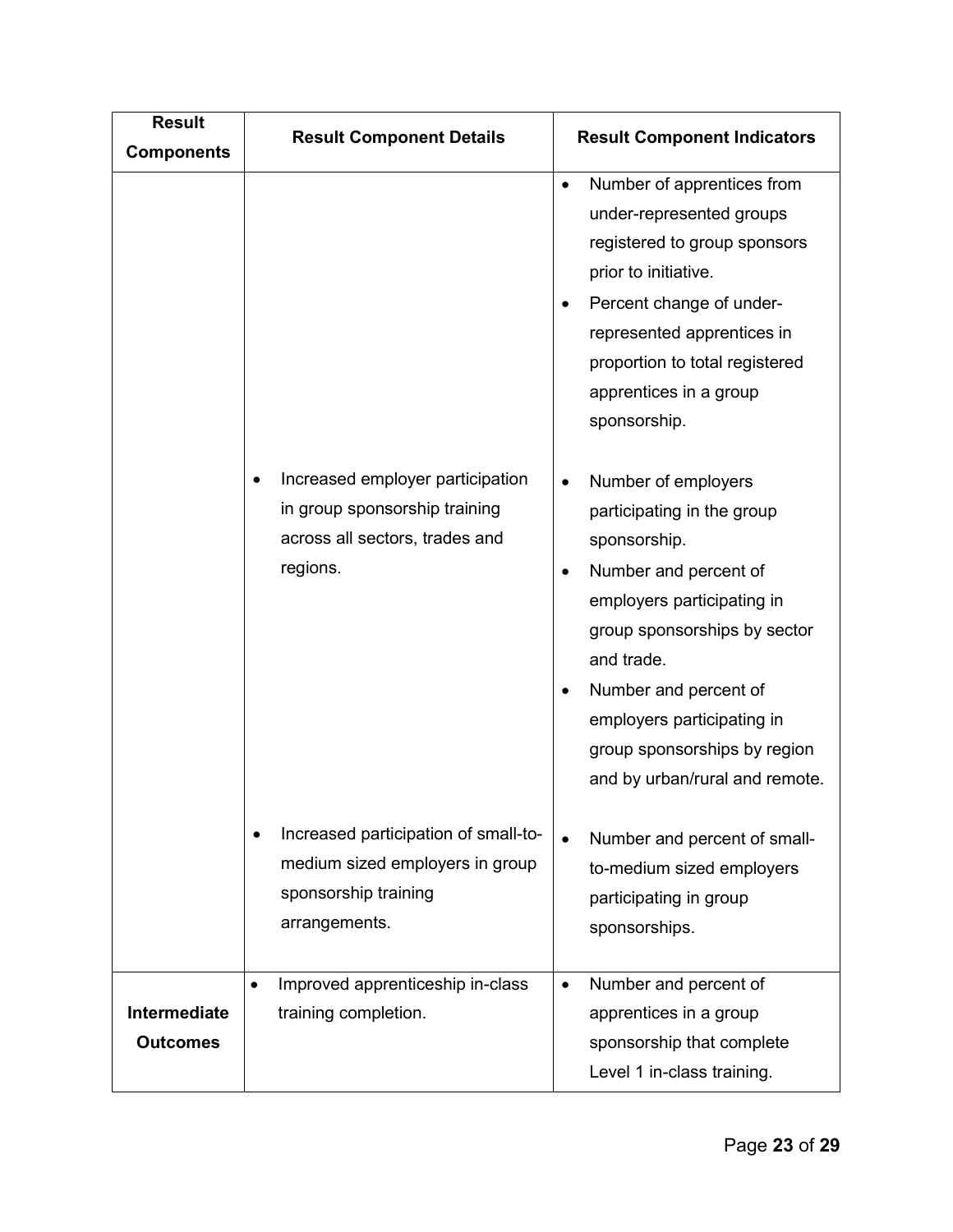| <b>Result</b><br><b>Components</b> | <b>Result Component Details</b>                               | <b>Result Component Indicators</b>                                                                                                                                                                                                                                                                                                                                                                                                                                                                                                                                                                                                                                                                   |  |  |
|------------------------------------|---------------------------------------------------------------|------------------------------------------------------------------------------------------------------------------------------------------------------------------------------------------------------------------------------------------------------------------------------------------------------------------------------------------------------------------------------------------------------------------------------------------------------------------------------------------------------------------------------------------------------------------------------------------------------------------------------------------------------------------------------------------------------|--|--|
|                                    | Reduced barriers to apprenticeship<br>employer participation. | Number and percent of<br>$\bullet$<br>employers in the group<br>sponsorship satisfied with the<br>services being provided by their<br>group sponsor in the following<br>areas:<br>Registration<br>$\circ$<br>administration support.<br>In-class training<br>$\circ$<br>coordination/scheduling.<br>Apprentice pre-screening<br>$\circ$<br>and assessment service.<br>Coordination of on-the-job<br>$\circ$<br>training placements<br>aligning with skills<br>development and<br>business needs.<br>Rotation of apprentices<br>$\circ$<br>aligning with skills develop<br>and business needs.<br>Apprenticeship completion<br>∩<br>administration support.<br>Pre and post Certificate of<br>$\circ$ |  |  |
|                                    | Apprentice monitoring and quality<br>of training.             | Qualification exam<br>support for apprenticeship<br>(if applicable).<br>Number and stage (registration,<br>mid-point, near completion) of<br>group sponsor<br>assessments/check-ins with                                                                                                                                                                                                                                                                                                                                                                                                                                                                                                             |  |  |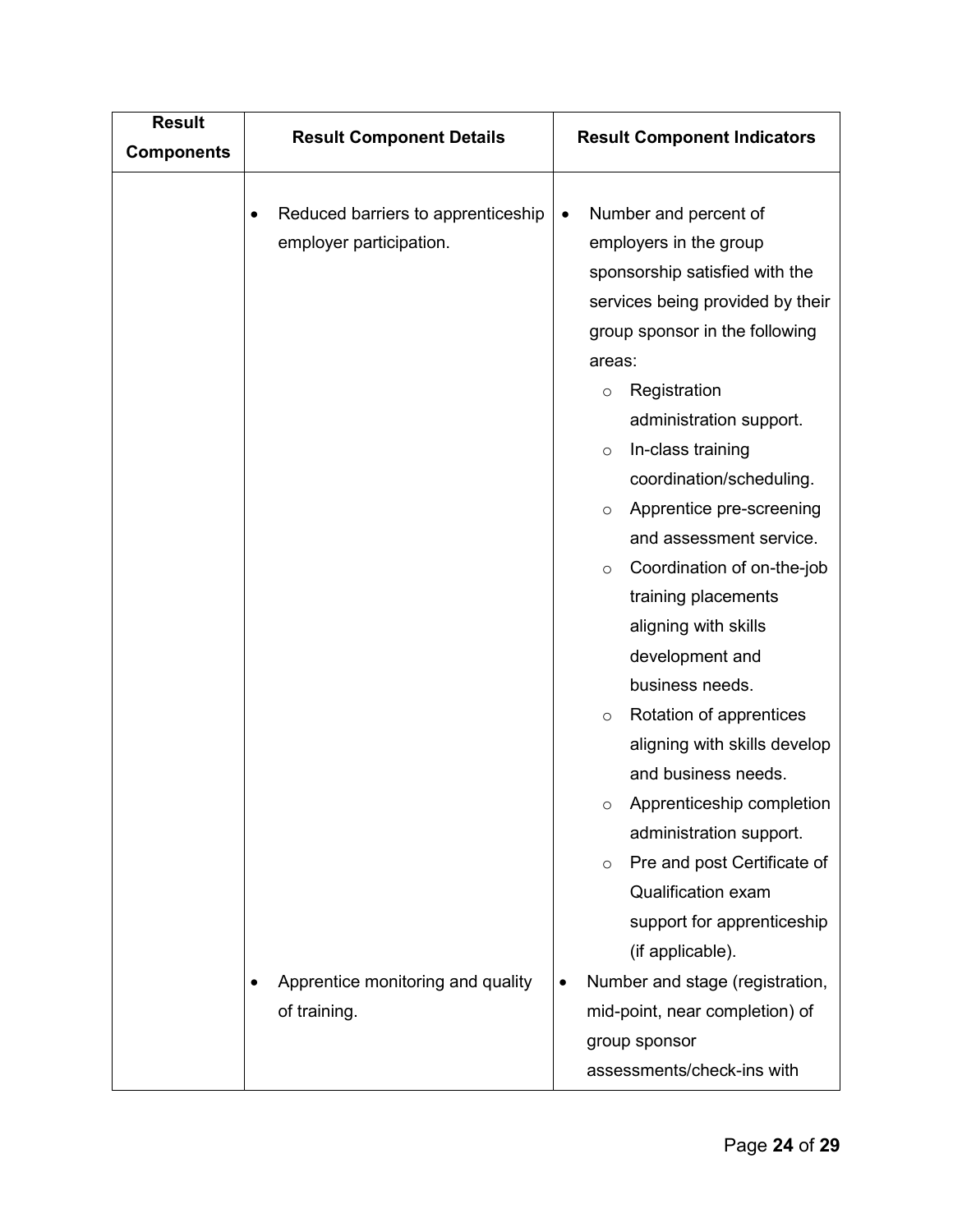| <b>Result</b><br><b>Components</b> | <b>Result Component Details</b>                                                               | <b>Result Component Indicators</b>                                                                                                                                                                                           |  |  |
|------------------------------------|-----------------------------------------------------------------------------------------------|------------------------------------------------------------------------------------------------------------------------------------------------------------------------------------------------------------------------------|--|--|
|                                    |                                                                                               | apprentices to determine<br>challenges and supportive<br>needs.<br>Percent of apprentices in the<br>group sponsorship satisfied with<br>accessibility, training quality and<br>impact of group sponsorship<br>support.       |  |  |
|                                    | Increased retention of apprentices<br>$\bullet$<br>Increased supply of certified<br>$\bullet$ | Percent of apprenticeship non-<br>$\bullet$<br>completers in proportion to<br>completers in the group<br>sponsorship.<br>Certification pass rate of                                                                          |  |  |
|                                    | workers (i.e., Journeypersons) in<br>the skilled trades.                                      | apprentices in the group<br>sponsorship.                                                                                                                                                                                     |  |  |
| Long-term<br><b>Outcomes</b>       | Other post-certification, trade<br>٠<br>related career pathway.                               | Number and percent of<br>apprentices certified in<br>proportion to prior years (if<br>applicable) in the group<br>sponsorship<br>Number of completed                                                                         |  |  |
|                                    |                                                                                               | apprentices who continue<br>working in the trade and the<br>group sponsorship as a<br>Journeyperson.<br>Number of completed<br>apprentices who continue<br>working in the trade or a related<br>trade in some other capacity |  |  |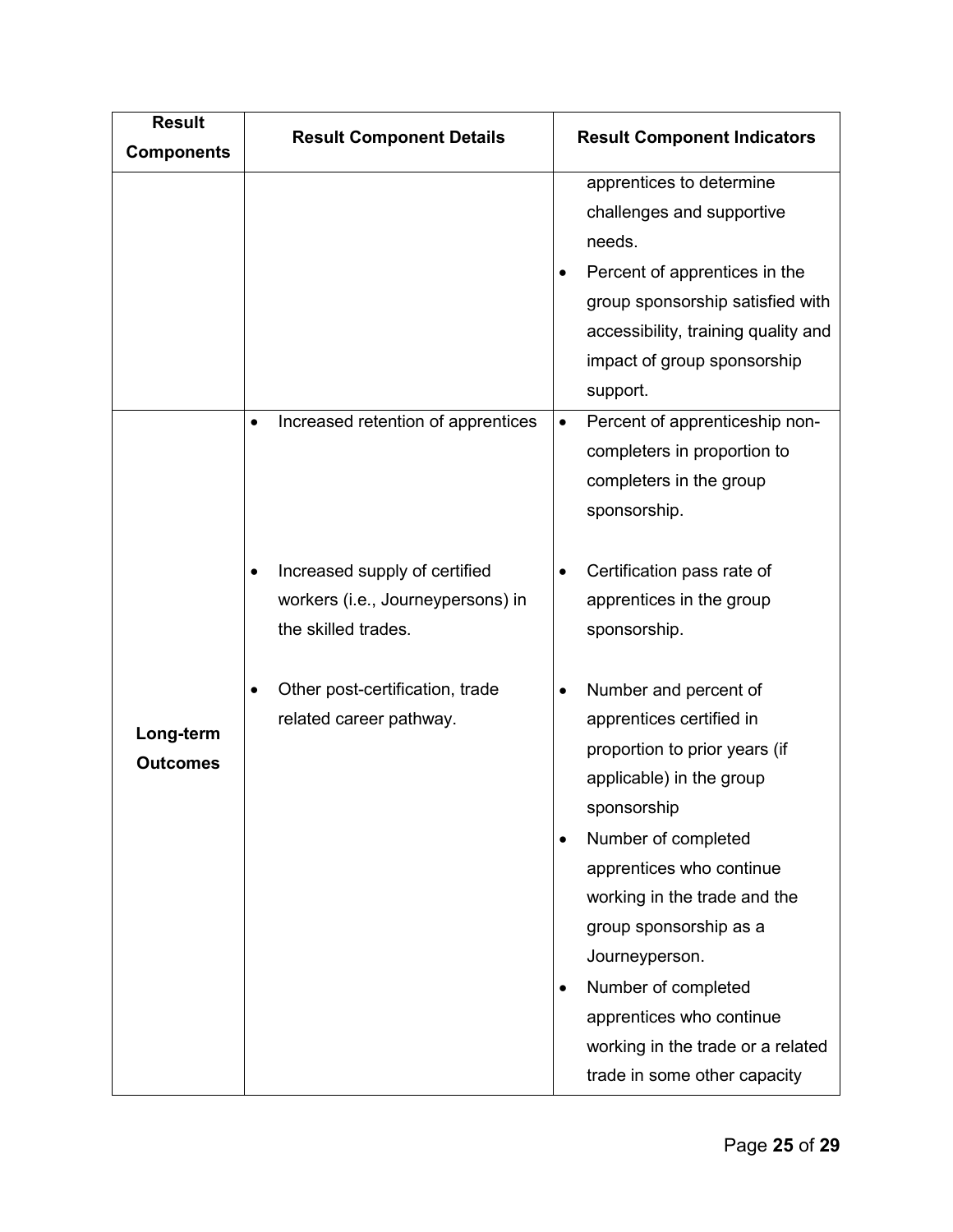| <b>Result</b><br><b>Components</b> | <b>Result Component Details</b> | <b>Result Component Indicators</b>                        |  |
|------------------------------------|---------------------------------|-----------------------------------------------------------|--|
|                                    |                                 | (e.g., supervisor, manager,<br>advisor, instructor etc.). |  |

# <span id="page-25-0"></span>**7. Submission Process and Documentation**

The Group Sponsorship Grant Program Business Case Application can be found on the [Employment Ontario Partners Gateway \(EOPG\) webpage.](http://www.tcu.gov.on.ca/eng/eopg/)

## <span id="page-25-1"></span>**7.1. Application Process**

Applicants are required to complete and submit a Business Case Application for review and are to note the following:

- Successful applicants will work with ministry representatives over the two-month review period to discuss program design parameters, set expectations for a performance management framework, and negotiate a detailed budget.
- Applicants must ensure all mandatory fields in the Business Case Application are complete and all applicable attachments are included.
- Business Case Applications will be accepted through an ongoing continuous intake process that includes a ministry review period that may take up to twomonths from the date of submission.
- Successful applicants will sign a TPA for a minimum of one year and a maximum of three years—which will include contractual service targets, performance measurement, funding, and accountability requirements identified in the Business Case Application and confirmed during negotiations with the ministry during the review process.
- Unsuccessful applicants will be notified after the ministry's review process and are eligible to re-submit a revised Business Case Application.

A list of questions and answers compiled from applicants will be posted on the EOPG. For additional support, please email **[GroupSponsorshipGrant@ontario.ca](mailto:GroupSponsorshipGrant@ontario.ca)**.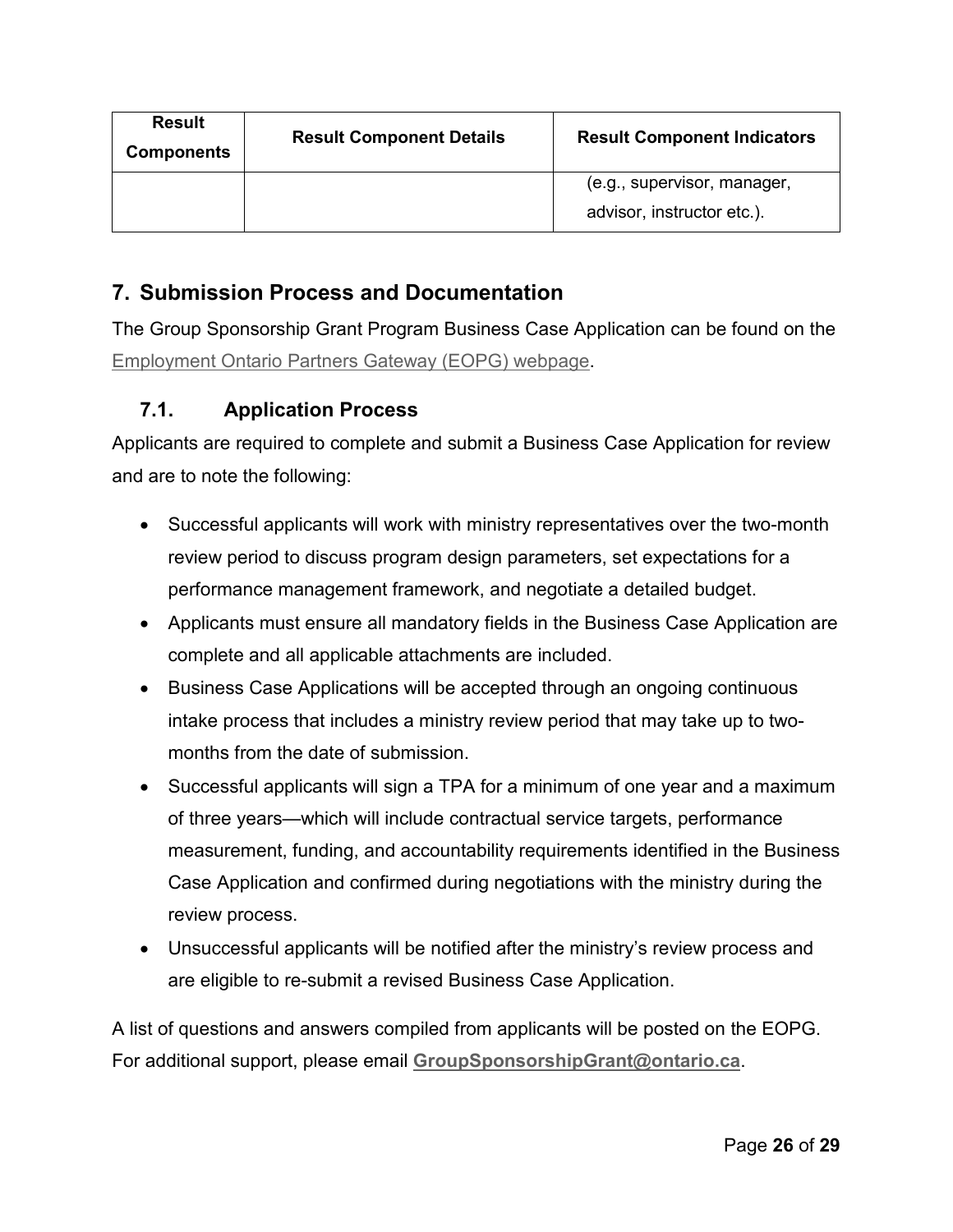# <span id="page-26-0"></span>**8. Milestones**

| <b>Activity</b>                                                         | <b>Description</b>                                                                                                                                                                                      | <b>Timeline</b>                           |
|-------------------------------------------------------------------------|---------------------------------------------------------------------------------------------------------------------------------------------------------------------------------------------------------|-------------------------------------------|
| <b>Business Case</b><br>Application<br>Submission                       | Applicants submit their Business Case Applications<br>for ministry review.                                                                                                                              | Ongoing<br>through out<br>the fiscal year |
|                                                                         | The review period for Business Case Applications<br>may take up to two months, including negotiations<br>for successful applicants.                                                                     |                                           |
| Ministry<br><b>Review</b><br>(Conclusion of<br>Review and<br>Evaluation | Successful applicants will enter negotiations with the<br>ministry during the two-month review period to<br>identify program parameters and set expectations<br>for a performance management framework. | Up to Two<br><b>Months</b>                |
| Process)                                                                | Unsuccessful applicants will be notified concluding<br>the ministry's review. Unsuccessful applicants may<br>re-submit a Business Case Application for a new<br>round of review.                        |                                           |
| Formalize<br><b>TPAs</b>                                                | Applicants will sign a TPA for up to three years<br>which will include the contractual service targets<br>agreed upon during the negotiation phase with the<br>ministry.                                | Ongoing<br>through out<br>the fiscal year |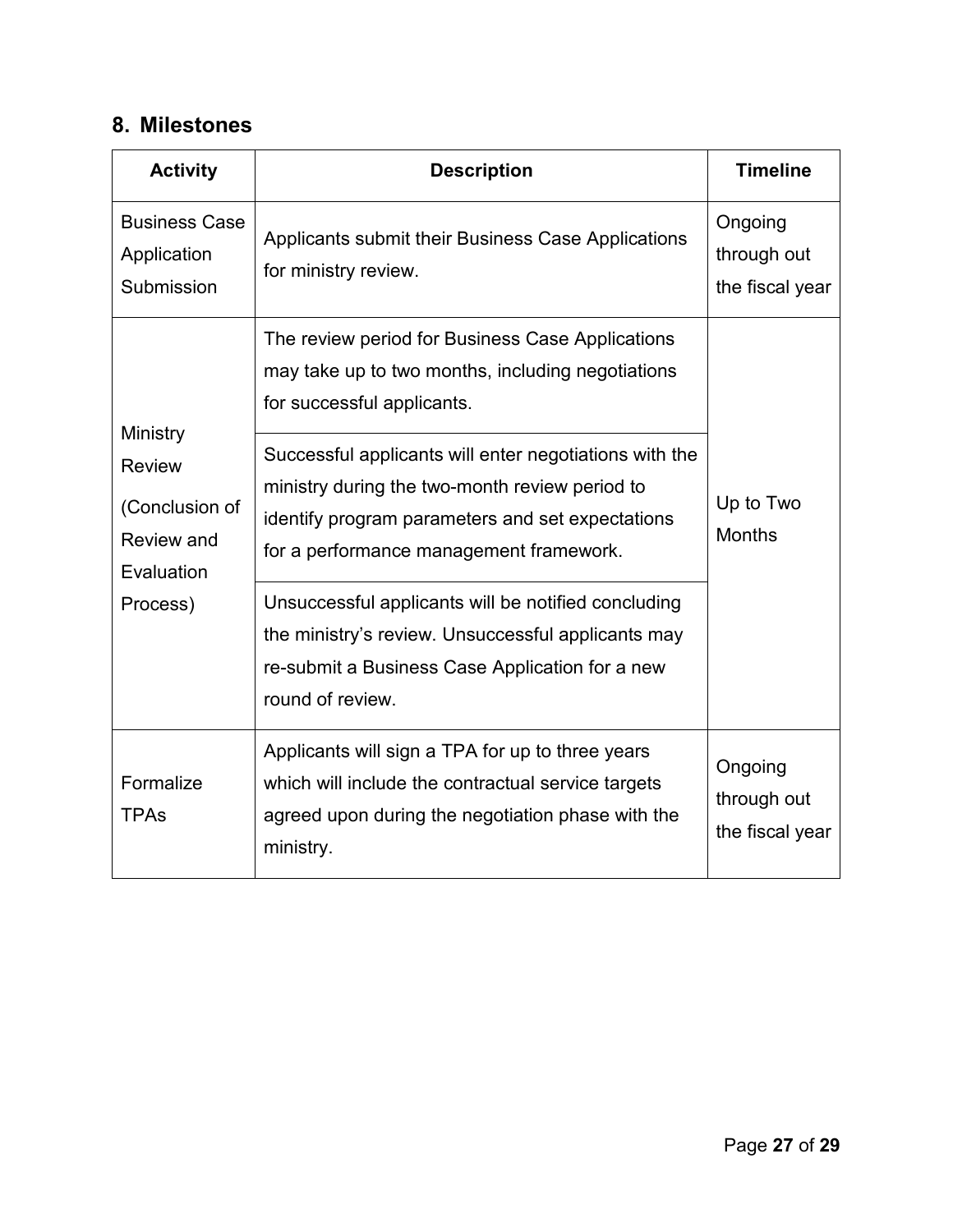# <span id="page-27-0"></span>**9. Appendix A: Questions for Prospective Group Sponsors**

Local ministry staff engage with prospect group sponsors by gathering the information attained through the below questions. Prospective group sponsors applying for the GSG are required to provide responses to these questions as part of their Business Case Application to help ensure they are prepared to be approved as group sponsors by the ministry to register and train apprentices within the first year of their GSG project term.

- 1) Does/will the membership of the group include any educational institutions (e.g., public/private colleges, school boards) and/or a union that is approved as a training delivery agent for apprenticeship?
- 2) Does/will the group have a business manager/coordinator in place responsible for arranging and tracking apprentice placements, schooling, and progress?
- 3) Does/will the group have a strong connection to the labour market in the requested trade? (e.g., employers willing to hire apprentices)
- 4) Do/will the group members have a plan to meet regularly to discuss apprenticeship matters? (recommended at least quarterly)
- 5) Has previous consultation occurred with other ministry offices or regions based on the geographical area where the group plans to sponsor apprentices?
- 6) Are there or will there be any fees involved in being a member of this group, for the affiliated employers or the apprentices? (Note: this does not include union fees, OCOT fees)
- 7) Does/will the group have a process in place that ensures apprentices receive the required workplace-based training in the time recommended/specified by OCOT for the program?
- 8) Does/will the group have a process in place that ensures apprentices have opportunities to attend classroom training?
- 9) Does/will the group have a process in place to support the completion of apprentices?
- 10) Does/will the group have a process in place to ensure that trainers are qualified to provide the training for the apprenticeship program?